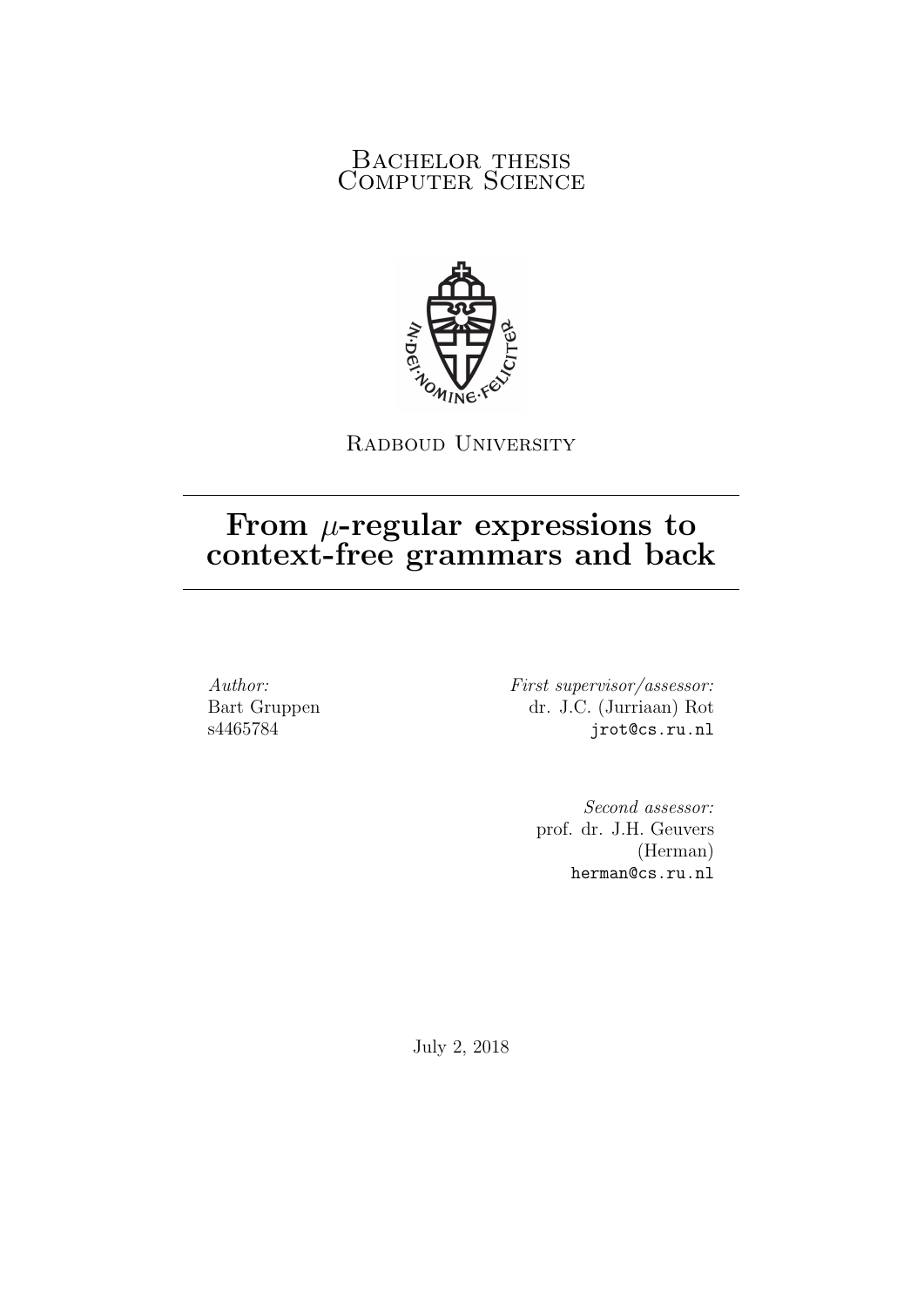#### Abstract

Peter Thiemann showed how to go from  $\mu$ -regular expressions to a pushdown automata [7]. In that context, it is also possible to go from  $\mu$ -regular expressions to context-free grammars and to go directly from context-free grammars to  $\mu$ -regular expressions. In this thesis we will show how this works and additionally we will show how the Kleene star is redundant when having a  $\mu$ -regular expression.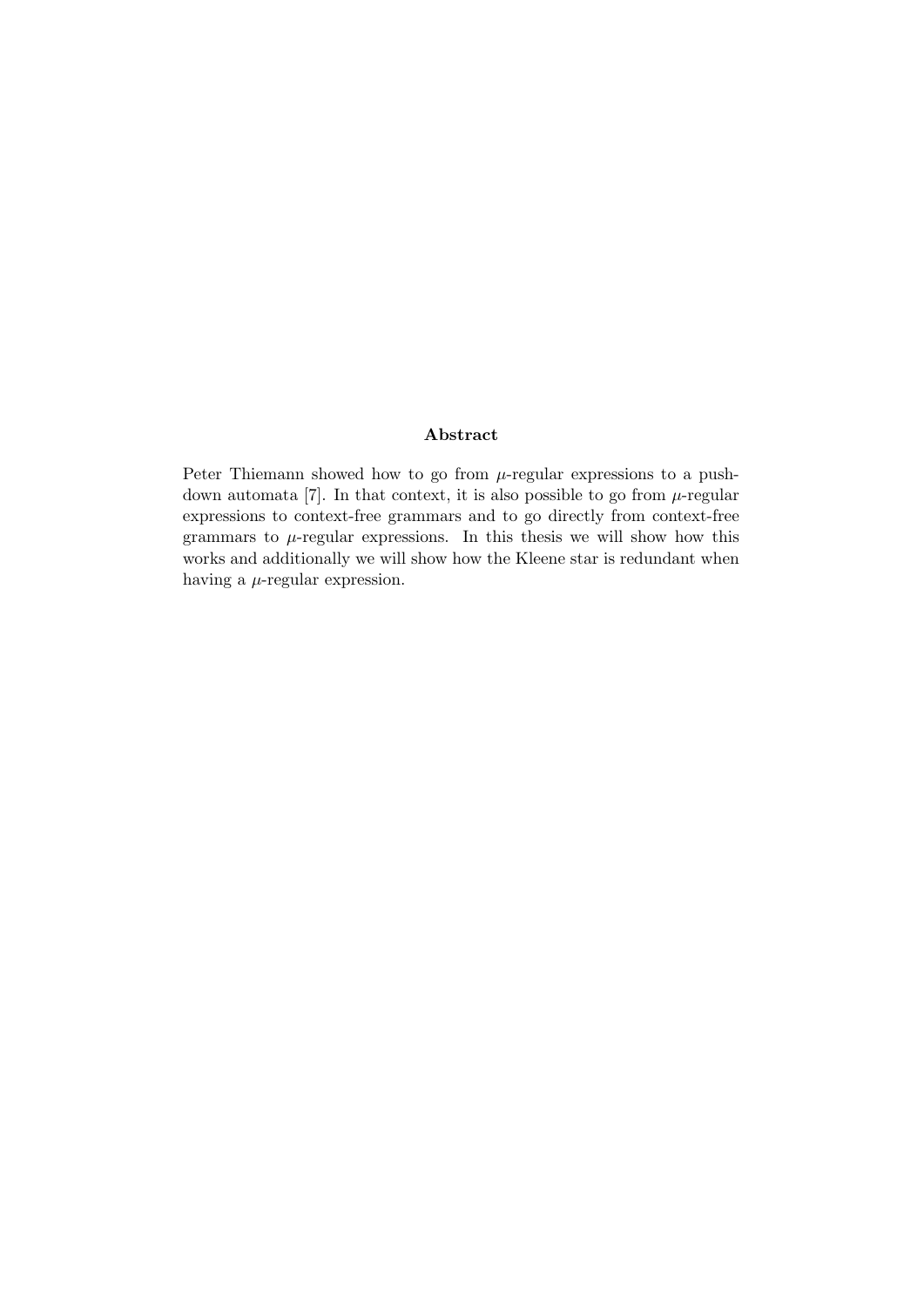## **Contents**

| 1 Introduction                                             | $\bf{2}$       |
|------------------------------------------------------------|----------------|
| 2 Preliminaries                                            | $\overline{4}$ |
| 3 Context-free languages by equations                      | 6              |
| 4 $\mu$ -regular expressions                               | 11             |
| 5 Redundancy of the Kleene star                            | 13             |
| 6 From context-free grammars to $\mu$ -regular expressions | 16<br>18       |
| 7 From $\mu$ -regular expressions to context-free grammars | 21<br>23       |
| 8 Conclusions & Related Work                               | 26             |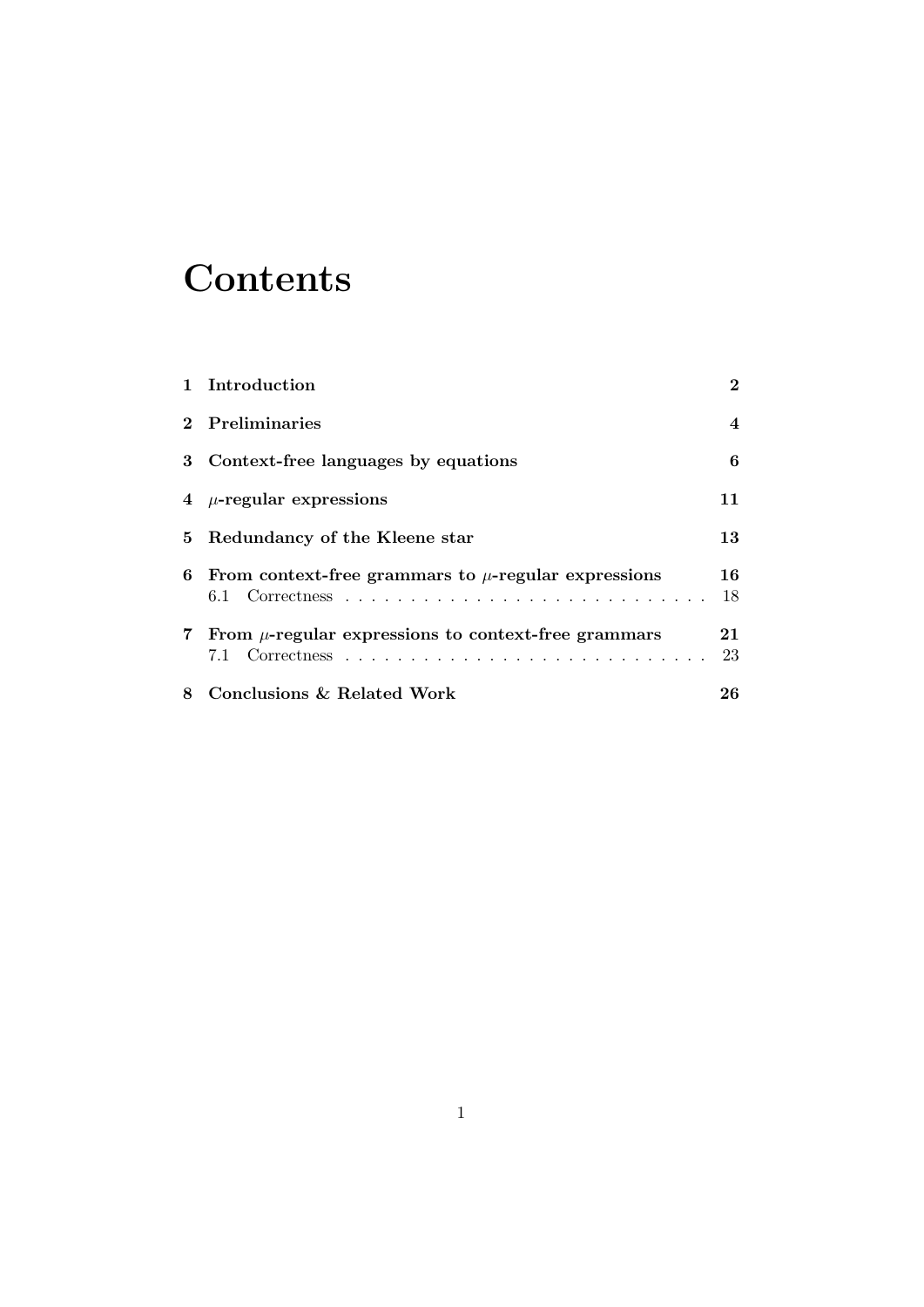# Chapter 1 Introduction

Regular expressions and regular grammars are used to describe and produce regular languages. This is widely used in the theory of formal languages [6]. However, regular languages turn out to be not expressive enough in some cases. Context-free grammars have more expressive power and are therefore capable to express different languages. Languages that are produced by a context-free grammar are called context-free languages. We know that context-free languages are accepted by pushdown automata, but are there also expressions that describe context-free languages? The answer is positive and the expressions are called  $\mu$ -regular expressions. The phenomen of  $\mu$ regular expressions are recently being studied by various people, like P. Thiemann [7], N. Krishnaswami [4] and H. Leiss [5]. Thiemann for example showed that the languages described by a  $\mu$ -regular expression are exactly the same as the languages accepted by pushdown automata. This is the relation in Figure 1.1a that contains a "1" in the double arrow.



Figure 1.1

We also see that Figure 1.1b displays three blocks that correspond with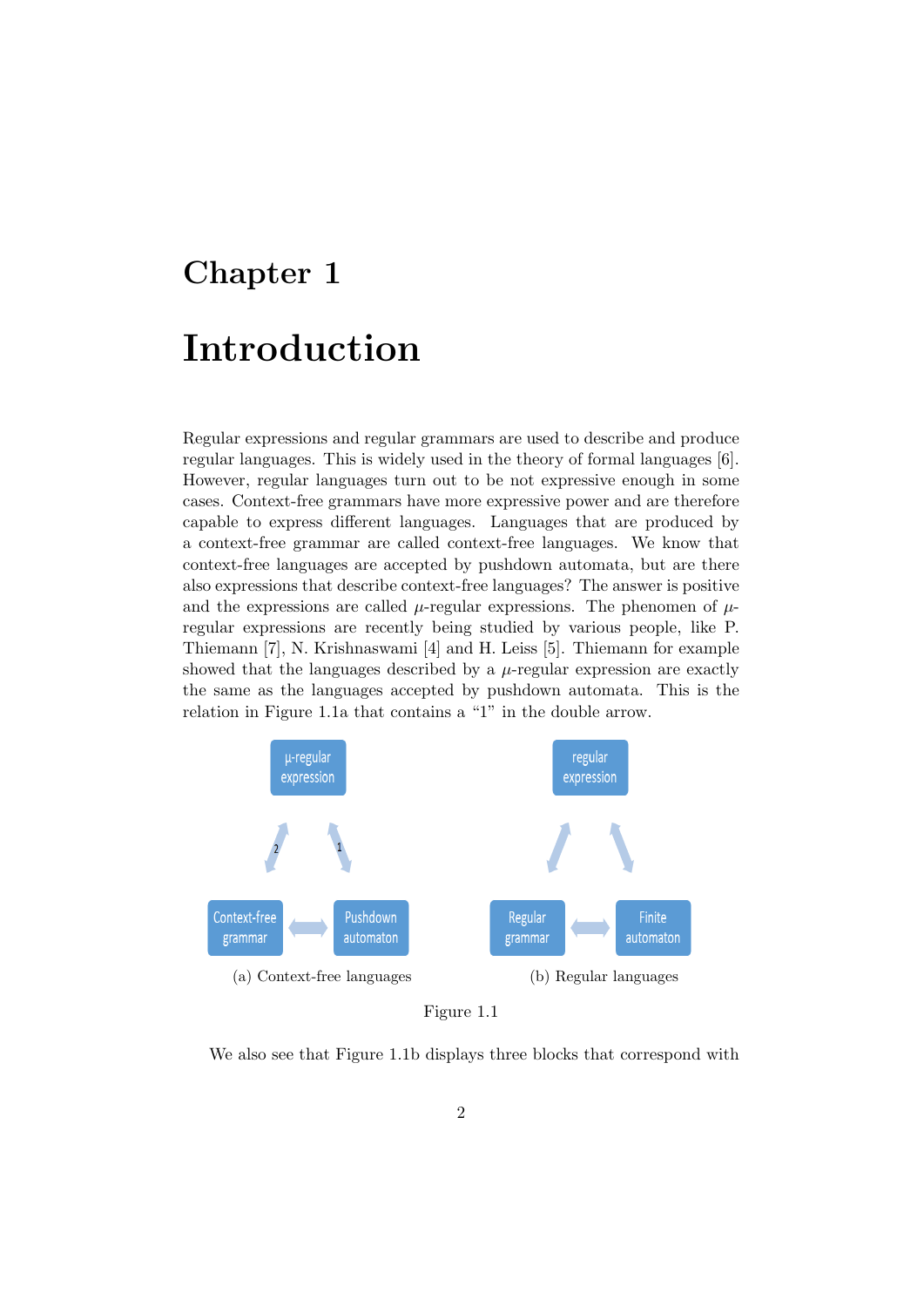regular languages. However, in this thesis we will mainly focus on the relations that are in 1.1a, So the blocks that correspond with context-free languages. We see three relations in there.

- As said before, the relation between  $\mu$ -regular expressions and pushdown automata is proved by Thiemann [7].
- The relation between context-free grammars and pushown automata is very well known [3].
- The relation between  $\mu$ -regular expressions and context-free grammars is the one that we mainly focus on in this thesis. We want to check whether the language of a  $\mu$ -regular expression is the same as a language of a context-free grammar and the other way around as well.

In this thesis we will show how to make a  $\mu$ -regular expression from a context-free grammar and vice versa, so the relation in Figure 1.1a that contains a "2" in the double arrow. This includes algorithms and correctness proofs. This relation is considered a folklore theorem, but has never actually been proved. The actual proof of it is therefore needed. Going from a  $\mu$ -regular expression to a context-free grammar basically comes down to mapping from a starting symbol to the elements of the expression. The provided algorithm is made for theoretical purposes and is not optimized for implementation. To go from a context-free grammar to a  $\mu$ -regular expression means that one has to substitute all free variables with their corresponding  $\mu$ -regular expressions.

Furthermore, we will show that the Kleene star from the regular expressions can be replaced by the least fixed point operator  $\mu$ . This means that the syntax of the grammar can be smaller, but the expressive power remains the same. The intuition here is that the least fixed point operator  $\mu$  can bind a variable and can therefore produce in an repetitive way. For all three cases the provided solutions (algorithms and correctness proofs) achieve their goals, because the solutions are proved to be correct.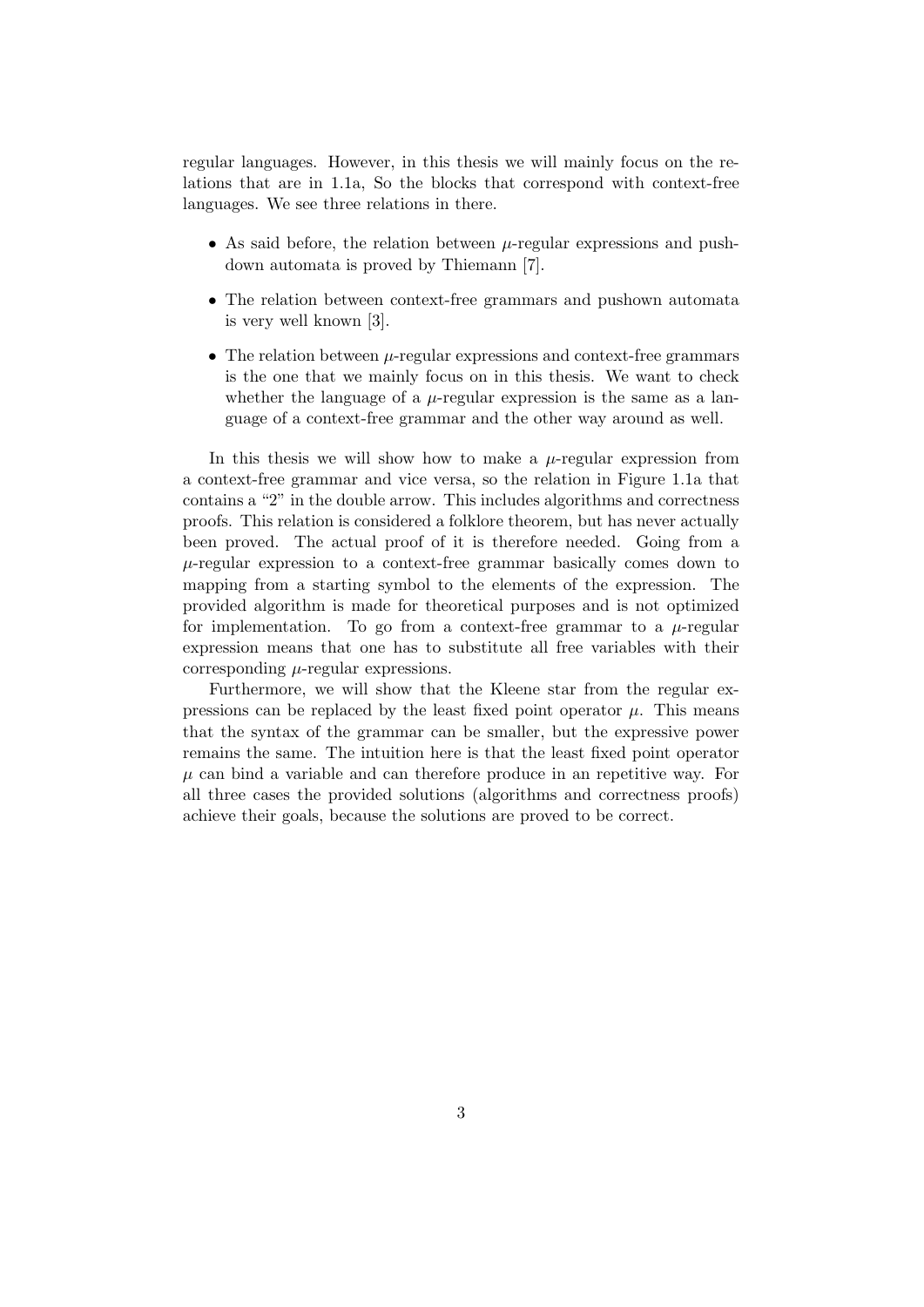## Preliminaries

**Definition 1** (Language). Let  $\Sigma$  be an alphabet and  $\Sigma^*$  all words over this alphabet. Then a language L is a subset of  $\Sigma^*$ .

Example 2.0.1 (Languages).

- $\emptyset$  is the language with no words.
- $\{\epsilon\}$  is the language which just contains the empty word.
- $\{\epsilon, a, aa\}$  is the language containing the three words  $\epsilon$ , a and aa.
- $\{w \in \{a, b\}^* \mid w = w^R\}$  is the language containing only palindromes.

We consider two different type of languages: Regular languages and context-free languages. Every regular language is context-free, but the other way around is not true.

Given languages L, K we write concatenation as usual by  $LK := \{ wv \mid$  $w \in L$  and  $v \in K$  and the Kleene star as  $L^* := \bigcup$ i∈N  $L^i = \{ \epsilon \} \cup L \cup LL \cup LL \ldots$ 

**Example 2.0.2** (Kleene star). If  $L = \{a\}$  then  $L^*$  contains  $\lambda$ , a, aa, aaa, ...

**Definition 2** (Regular expression). The set  $Reg(\Sigma)$  is defined recursively with the syntax:

 $r, s ::= 0 | 1 | a | rs | r + s | r^*$ 

where a ranges over  $\Sigma$ .

The language of a regular expression is given by:

$$
\mathcal{L}(0) = \emptyset
$$
\n
$$
\mathcal{L}(1) = \{ \epsilon \}
$$
\n
$$
\mathcal{L}(a) = \{ a \}
$$
\n
$$
\mathcal{L}(rs) = \mathcal{L}(r)\mathcal{L}(s)
$$
\n
$$
\mathcal{L}(r+s) = \mathcal{L}(r) \cup \mathcal{L}(s)
$$
\n
$$
\mathcal{L}(r^*) = (\mathcal{L}(r))^*
$$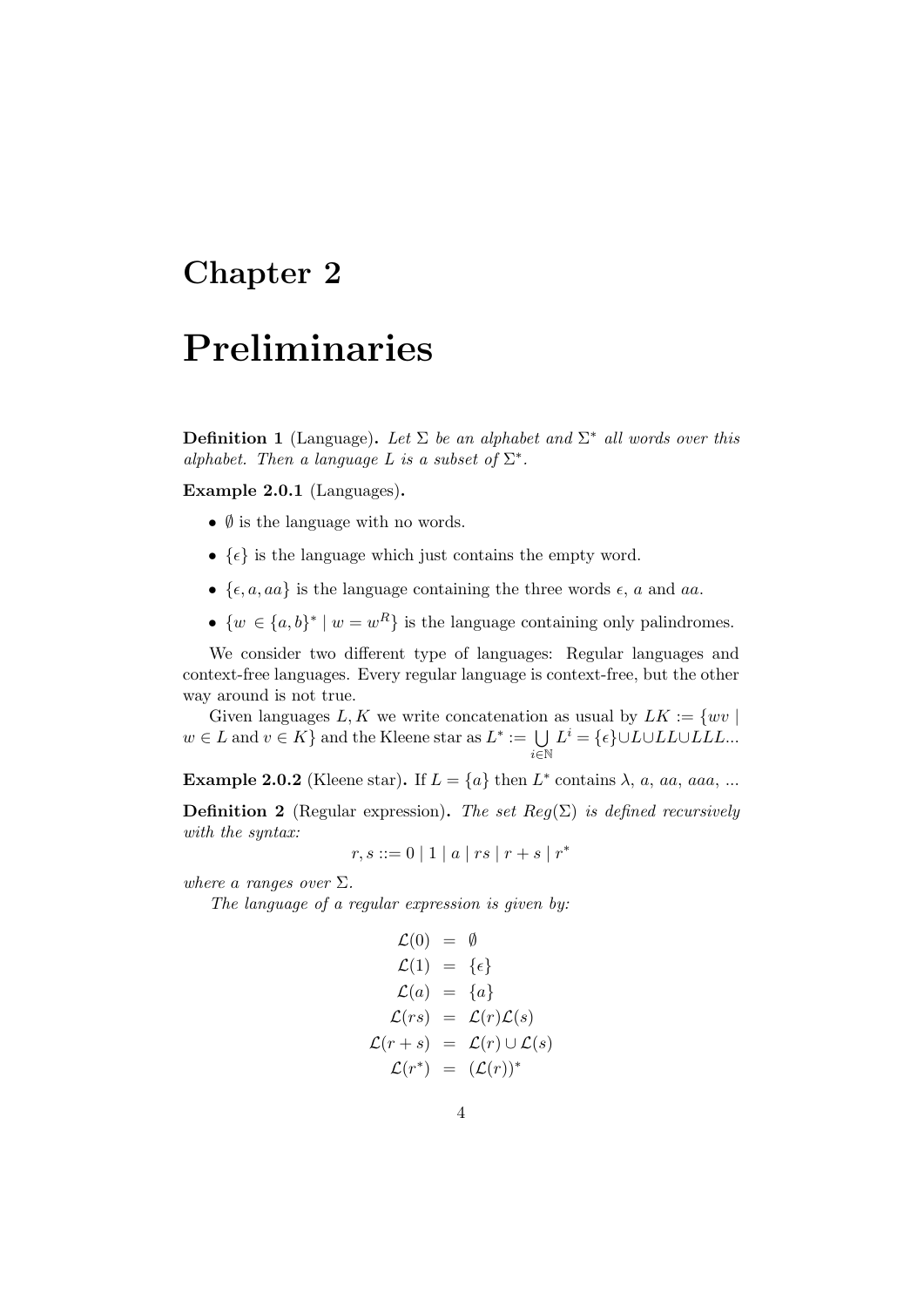where  $\mathcal{L}: \text{Reg}(\Sigma) \to \mathcal{P}(\Sigma^*)$  and  $\mathcal{P}(\Sigma^*)$  denotes the powerset of  $\Sigma^*$ .

**Definition 3** (Regular language). A language L is called regular if  $L = \mathcal{L}(r)$ for some r, where r is a regular expression.

Example 2.0.3 (Regular expressions and regular languages). The regular expression  $a(a+b)^*b$  represents the set of strings starting with an a, followed by strings of  $a$ 's and  $b$ 's of any length and in any sequence, ending with a  $b$ .  $\mathcal{L}(a(a+b)^*b) = \{w \mid w \text{ begins with an } a \text{ and ends with } b\}$  is the corresponding language. The language  $L = \mathcal{L}(a(a+b)^*a)$  is regular because it can be made of the expression  $(a(a + b)^*a)$ .

Definition 4 (Context-free grammar). A context-free grammar is a fourtuple  $G = (V, P, \Sigma, S)$  where

- V is a finite set. Each element  $v \in V$  is a variable (non-terminal). Non-terminals (or variables) are the capital letters in the examples. So in  $A \rightarrow a$ , A is a non-terminal and a is a terminal. In this thesis, we will mix the use of the terms variable and non-terminal.
- $P \subseteq V \times (\Sigma \cup V)^*$  are the actual (rewrite) rules from the grammar. This is also called the production. It is a finite relation between the non-terminals and the union of the terminals and the non terminals. There are no terminals on the left-hand side of the relation.
- $\Sigma$  is a finite set of terminals. This set is also called the alphabet of G.
- S is the starting symbol of the grammar G. S is a non-terminal and has to occur in the set V.

Definition 5 (Language of a context-free grammar). We denote derivation  $by \Rightarrow$ , and  $\stackrel{+}{\Rightarrow}$  denotes one or more derivations. This is the expansion of productions, described in Definition 4, to words. We say that

$$
w \stackrel{+}{\Rightarrow} v \Longleftrightarrow \exists w_1, w_2, T, R : w = w_1Tw_2 \& v = w_1Rw_2 \& (T, R) \in P
$$

Given a context-free grammar  $G$ , the language generated by  $G$  is:  $L(G) = \{w \in \Sigma^* \mid S \stackrel{+}{\Rightarrow} w\}.$ 

A language  $K \subseteq \Sigma^*$  is a context-free language iff  $K = L(G)$  for some context-free grammar G.

Example 2.0.4 (Context-free grammar). Consider the following grammar  $G: (\{S\}, \{(S, aSb), (S, \epsilon)\}, \{a, b\}, S)$ , or,

written differently:

$$
S \to aSb \mid \epsilon
$$

It is customary to not write this as a four-tuple but as productions. Both notations will be used in this thesis. This CFG corresponds to the language  $L(G) = \{a^n b^n \mid n \in \mathbb{N}\}.$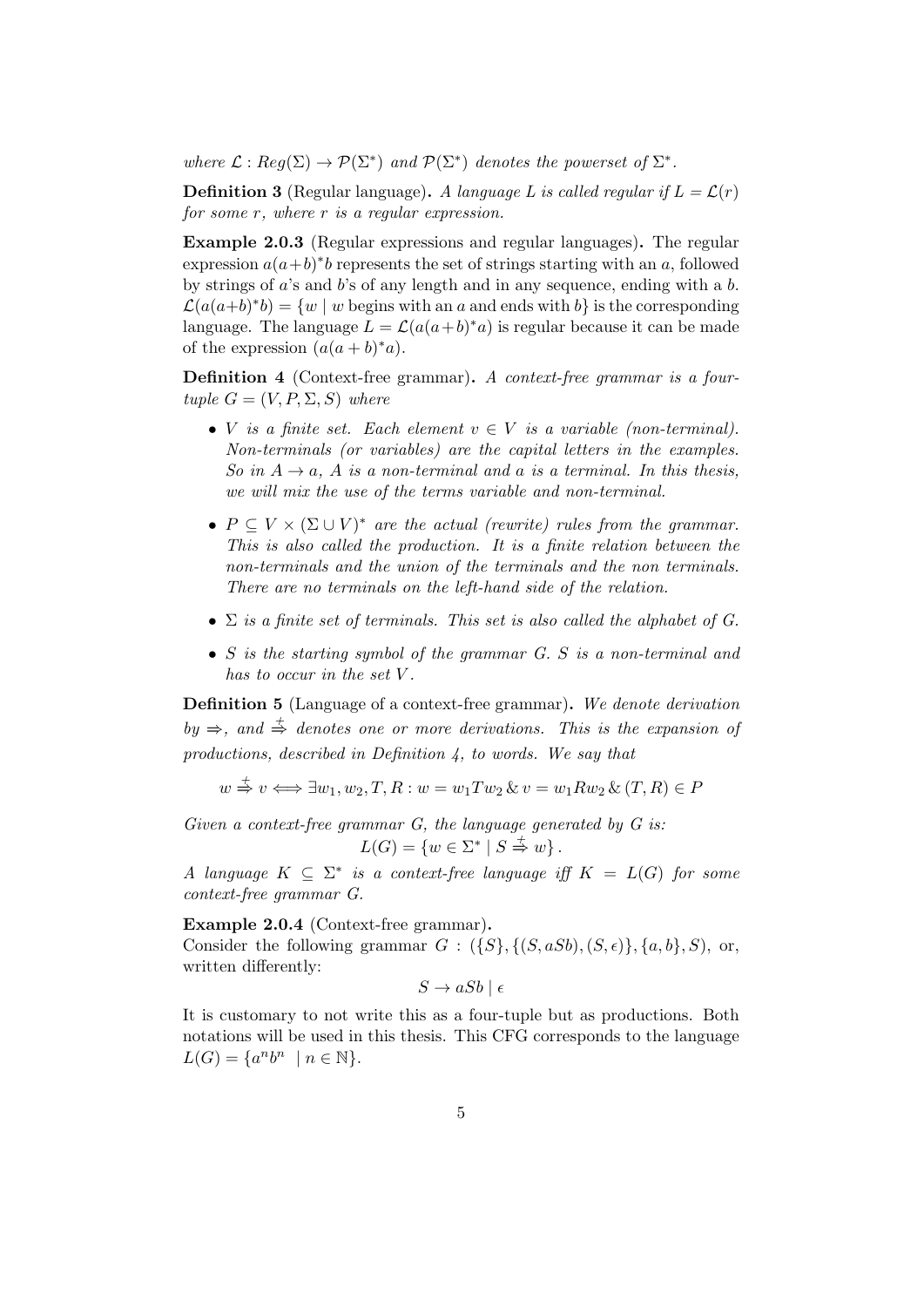## Context-free languages by equations

In Definition 5 we have seen a way to describe the semantics of a context-free grammar. However, this turns out to not be the smartest way for us to do so. In this section we will discuss an alternative way. It turns out that languages of context-free grammars can be seen as a system of equations. If one takes the smallest set of this system of equations, one will get the corresponding language. To formalize this, we introduce the least fixed point (lfp). A good thing about describing a language in this way is that it already looks a bit like the language of a  $\mu$ -regular expression, which will be introduced in Chapter 4.

So what is a least fixed point? To understand this, we first need to have a look at "normal" fixed points. A function is said to have a fixed point if  $f(x) = x$ . An example with natural numbers is:  $f(x) = x^3 + 2x - 10$ . When one takes  $x = 2$ , the result will be 2 as well. So  $f(2) = 2$ . This means 2 is a fixed point of  $f(x)$ . In this thesis we do not focus on numbers, but rather on languages. Let us go back to the languages of context-free grammars, written as a system of equations. Here is an example: Consider the context-free grammar  $H$ :

$$
S \to aSb \mid \epsilon
$$

The corresponding equation looks like this:

$$
L = \{a\}L\{b\} \cup \{\epsilon\} \tag{3.1}
$$

The unique solution of this equation is the language that is produced by grammar H. We formalize this as a least fixed point, which happens to be unique. Because we are talking about languages now, we also have inclusion. So we do not just look at fixed points, but at least fixed points. A function does not always have a least fixed point, but there is a condition under which there actually always is one. That is, if the function is monotone. In natural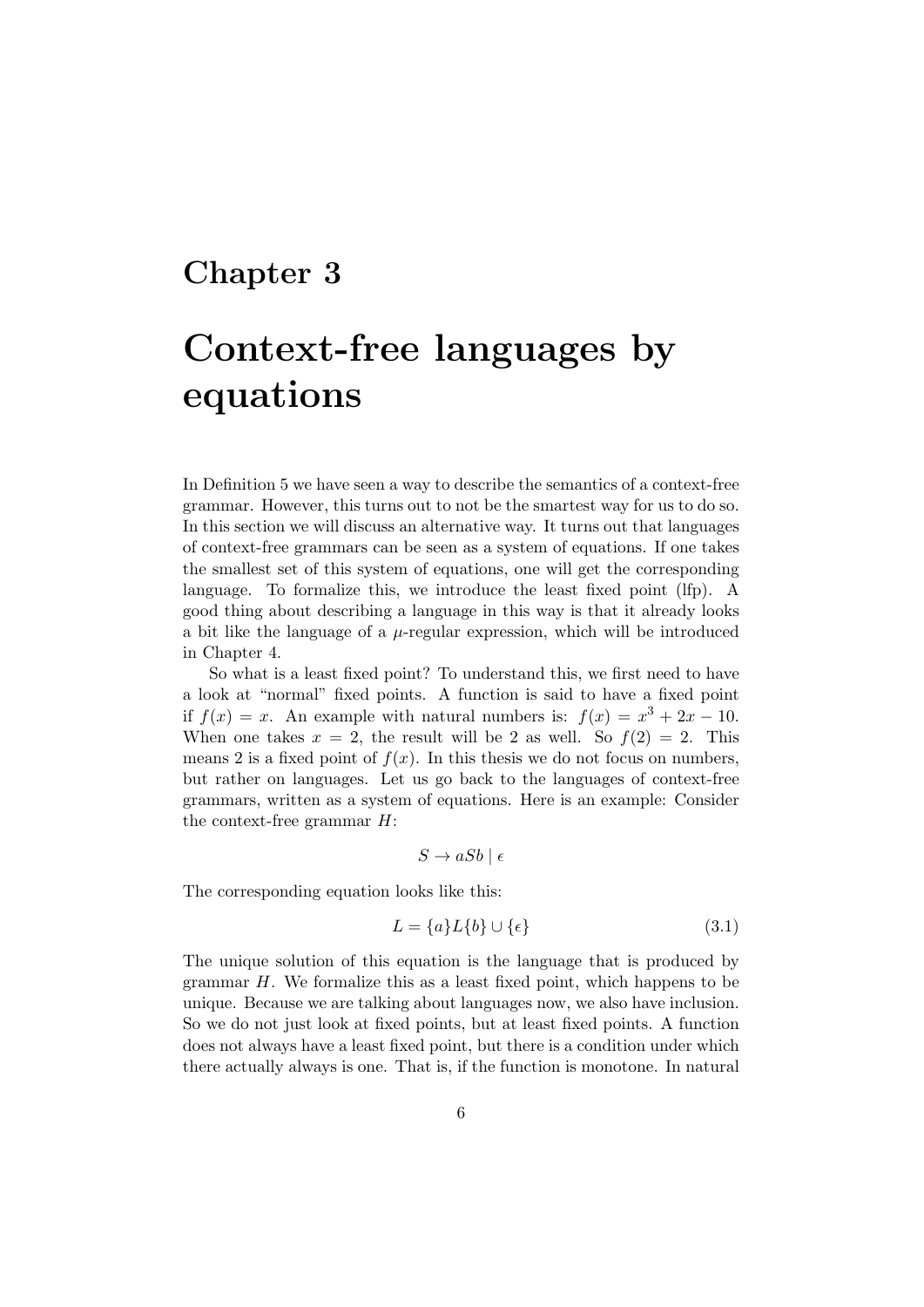language, a function is called monotone if the following is true: if the input of a function increases, the output of the function does not decrease. So either it stays the same, or it increases. For the next definition we assume that the arity of the function is one. This means that the function has one argument as input.

Definition 6 (Monotone function with one argument). A function  $f: \mathcal{P}(\Sigma^*) \to \mathcal{P}(\Sigma^*)$  on languages is monotone if

 $\forall L, K \in \mathcal{P}(\Sigma^*) : L \subseteq K \to f(L) \subseteq f(K)$ 

**Theorem 1.** If a function f is monotone, f has a least fixed point  $lfpL.f(L)$ (This is the smallest L such that  $f(L) = L$ ).

Example 3.0.1 (Context-free grammar as an equation). Consider the grammar G given by:  $S \to abS \mid \epsilon$ . This can be seen as the equation:  $L =$  ${a}{b}L \cup {e}$ . The least solution can be approximated as follows:

$$
\emptyset \subseteq \{a\}\{b\}\emptyset \cup \{\epsilon\} \subseteq \{a\}\{b\}(\{a\}\{b\}\emptyset \cup \{\epsilon\}) \cup \{\epsilon\} \subseteq \dots
$$

But we know that  $L\emptyset = \emptyset$  and  $L\{\epsilon\} = L$ . So we can write this as:

$$
\emptyset \subseteq \{\epsilon\} \subseteq \{a\}\{b\} \cup \{\epsilon\} \subseteq \dots
$$

Because our function  $f$ , mentioned in Definition 6, is monotone we can state that:

$$
\emptyset \subseteq f(\emptyset) \subseteq f(f(\emptyset)) \subseteq \dots
$$

And then the least fixed point would be:

$$
\text{lfp}(f) = \bigcup_{i \ge 0} f^i(\emptyset)
$$

This raises the question: Why do we need the least fixed point of an equation to get its language? Consider the grammar with the following production:  $S \to S \mid \epsilon$ . This corresponds to all the languages containing the empty word. We can even remove the  $\epsilon$ , so the production would look like this:  $S \to S$ . This might seem a little bit strange. But this produces all the languages. Since we only need one, we take the smallest solution.

Now let us see what least fixed point of grammar  $H$  from  $(3.1)$  is. We already set up the equation  $S = \{a\}S\{b\} \cup \{\epsilon\}$ . The corresponding least fixed point equals:

$$
\text{lfp}L.\{a\}L\{b\}\cup\{\epsilon\}
$$

which means the function is

$$
f(L) = \{a\}L\{b\} \cup \{\epsilon\}
$$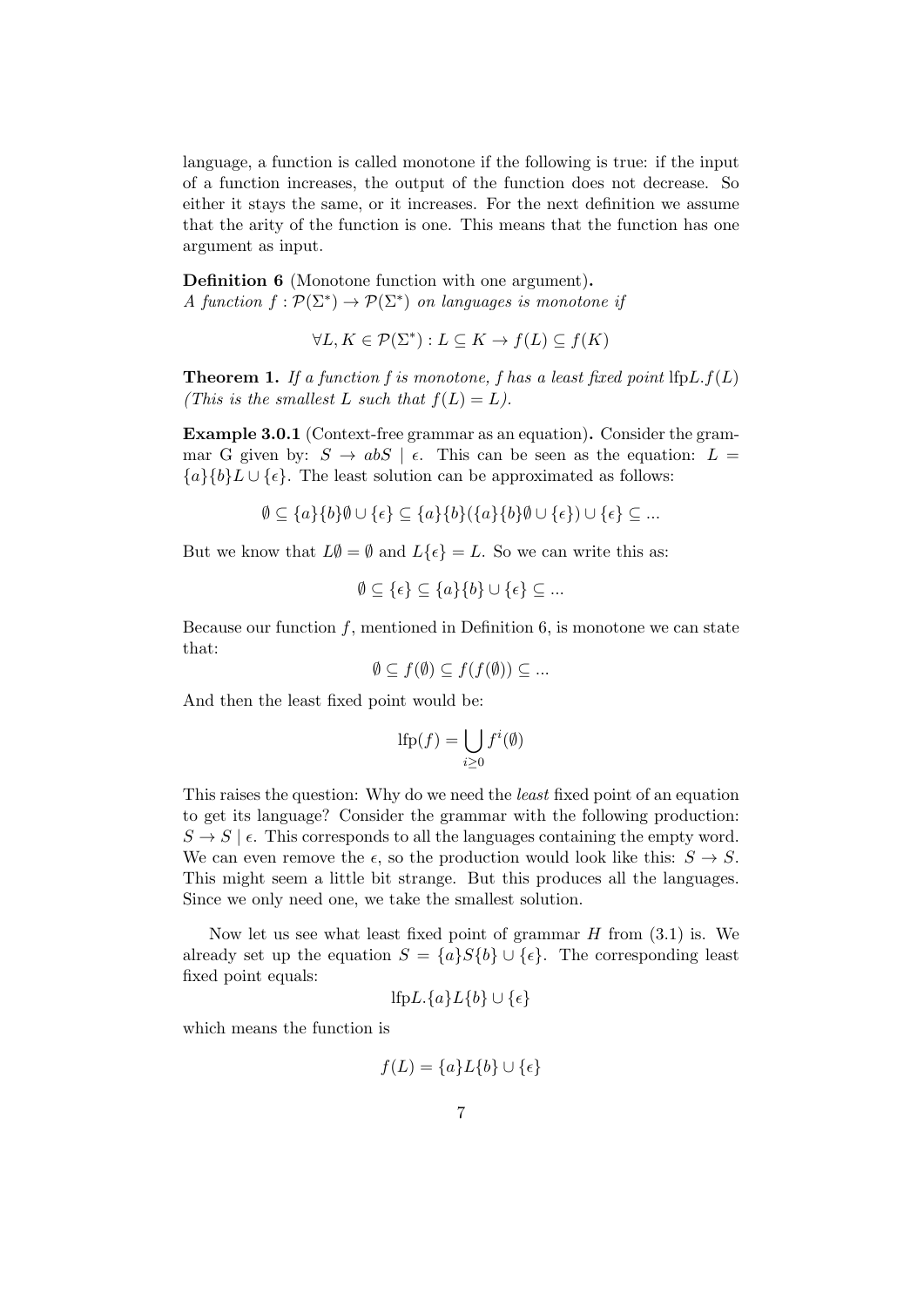This gives the solution of this fixed point as:

$$
\{a^n b^n \mid n \ge 0\}
$$

We have seen monotone functions with arity one in Definition 6. This was because we only had one non-terminal in our grammar, namely the starting symbol. But there can be more non-terminals in a grammar. This means that we need to generalize to allow this. Now that we have more variables to deal with, we will make use of assignment of languages which we call  $\eta$ . The type of  $\eta$  is:

$$
\eta: V \to \mathcal{P}(\Sigma^*)
$$

But we are not just dealing with more variables. We are dealing with words (so non-terminals and terminals). Therefore we extend  $\eta$  by  $\bar{\eta}$ .

Given  $\eta$ , the map  $\overline{\eta}$  is defined by:  $\forall X \in V$ ,  $w \in (V \cup \Sigma)$ :

$$
\bar{\eta} : (V \cup \Sigma)^* \to \mathcal{P}(\Sigma^*)
$$

$$
\bar{\eta}(\epsilon) = \{\epsilon\}
$$

$$
\bar{\eta}(Xw) = \eta(X)\bar{\eta}(w)
$$

$$
\bar{\eta}(aw) = \{a\}\bar{\eta}(w)
$$

The map  $\bar{\eta}$  makes a singleton letter word for each terminal and passes the non-terminals on to the original function:  $\eta$ . Now that we can handle multiple variables and words, we define the following function, where  $X^Y = \{f | f : Y \to X\}.$ 

**Definition 7** (Monotone function with multiple arguments). If V is the set of non-terminals (variables), then:

$$
f: \mathcal{P}(\Sigma^*)^V \to \mathcal{P}(\Sigma^*)^V
$$

is monotone if for all  $\eta_1, \eta_2 \in \mathcal{P}(\Sigma^*)^V$ :

$$
(\forall T \in V : \eta_1(T) \subseteq \eta_2(T)) \to (\forall T \in V : f(\eta_1)(T) \subseteq f(\eta_2)(T))
$$

We here explain that we can get the language of a grammar by considering it as a system of equations and taking the least fixed point of our carefully chosen function  $f^G$  and take the starting symbol of that result. Our aim is to prove that  $L(G) = \text{lfp}(f^G)(S)$ .

Our carefully chosen  $f^G$  will calculate the language for all the nonterminals in  $V$ . We will work with one variable at the time. So for the definition of  $f^G$  we will have to break the function in smaller parts which is done down here:

$$
f^G(\eta): V \to \mathcal{P}(\Sigma^*)
$$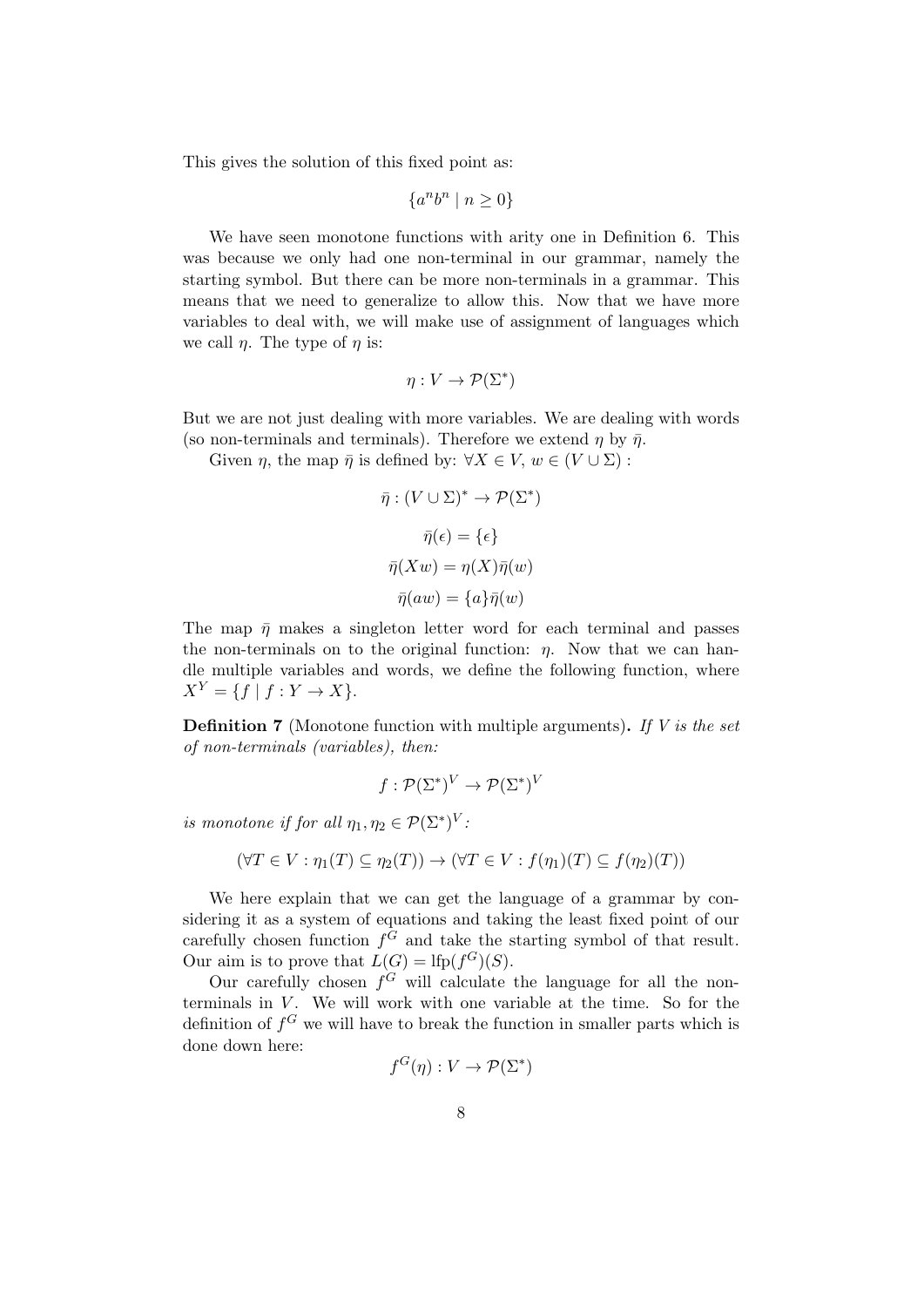$$
f^G(\eta)(X) = f_X(\eta)
$$

Where  $f_X$  will be defined later on. After this the heart of the method comes. The next function will take one variable (which is possible because of the previous function) and gives the language of the terminals and nonterminals. We will explain this method via an example grammar. We start with the first two steps:

Example 3.0.2 (From CFG to a language). Consider the CFG with the following productions:

$$
S \to abT \mid \epsilon
$$

$$
T \to aTb \mid a \mid S
$$

The first step is to calculate the language for both non-terminals. We break up the calculation and we get the two functions  $f(\eta)(S)$  and  $f(\eta)(T)$ . These are respectively equal to  $f_S(\eta)$  and  $f_T(\eta)$ . This is the moment where the new method comes in. We define the following function:

$$
f_X: \mathcal{P}(\Sigma^*)^V \to \mathcal{P}(\Sigma^*)
$$

$$
f_X(\eta: V \to \mathcal{P}(\Sigma^*)) = \bigcup_{(X,w) \in P} \bar{\eta}(w)
$$

Now we can apply this on our two functions  $f_S(\eta)$  and  $f_T(\eta)$ . The answer is worked out below:

$$
f_S(\eta) = \bigcup_{(S,w)\in P} \bar{\eta}(w) = \{a\} \{b\} \eta(T) \cup \{\epsilon\}
$$

$$
f_T(\eta) = \bigcup_{(T,w)\in P} \bar{\eta}(w) = \{a\} \eta(T) \{b\} \cup \{a\} \cup \eta(S)
$$

If one would take the grammar from Example 3.0.2 to a system of equations, it would look like this:

$$
L = \{a\}\{b\}K \cup \{\epsilon\}
$$

$$
K = \{a\}K\{b\} \cup \{a\} \cup L
$$

It already looks very similar to what is calculated above. Because we are dealing with multiple variables, it is convenient to present the result as a tuple. This would make  $(L, K) = (\{a\}\{b\}K \cup \{\epsilon\}, \{a\}K\{b\} \cup \{a\} \cup L)$ . But we want to keep track of the non-terminals from the context-free grammar, so we map the variables:  $(S \mapsto L, T \mapsto K) = (S \mapsto \{a\}\{b\}K \cup \{\epsilon\}, T \mapsto$  ${a}K{b} \cup {a} \cup L$ .

We have almost got a result now. But there is still the function  $\eta$  in the result. As said, this function maps a variable to a language. The only thing we need to do now is taking the least fixed point of the outcomes:

$$
\mathrm{lfp}L.\{a\}\{b\}K\cup\{\epsilon\}
$$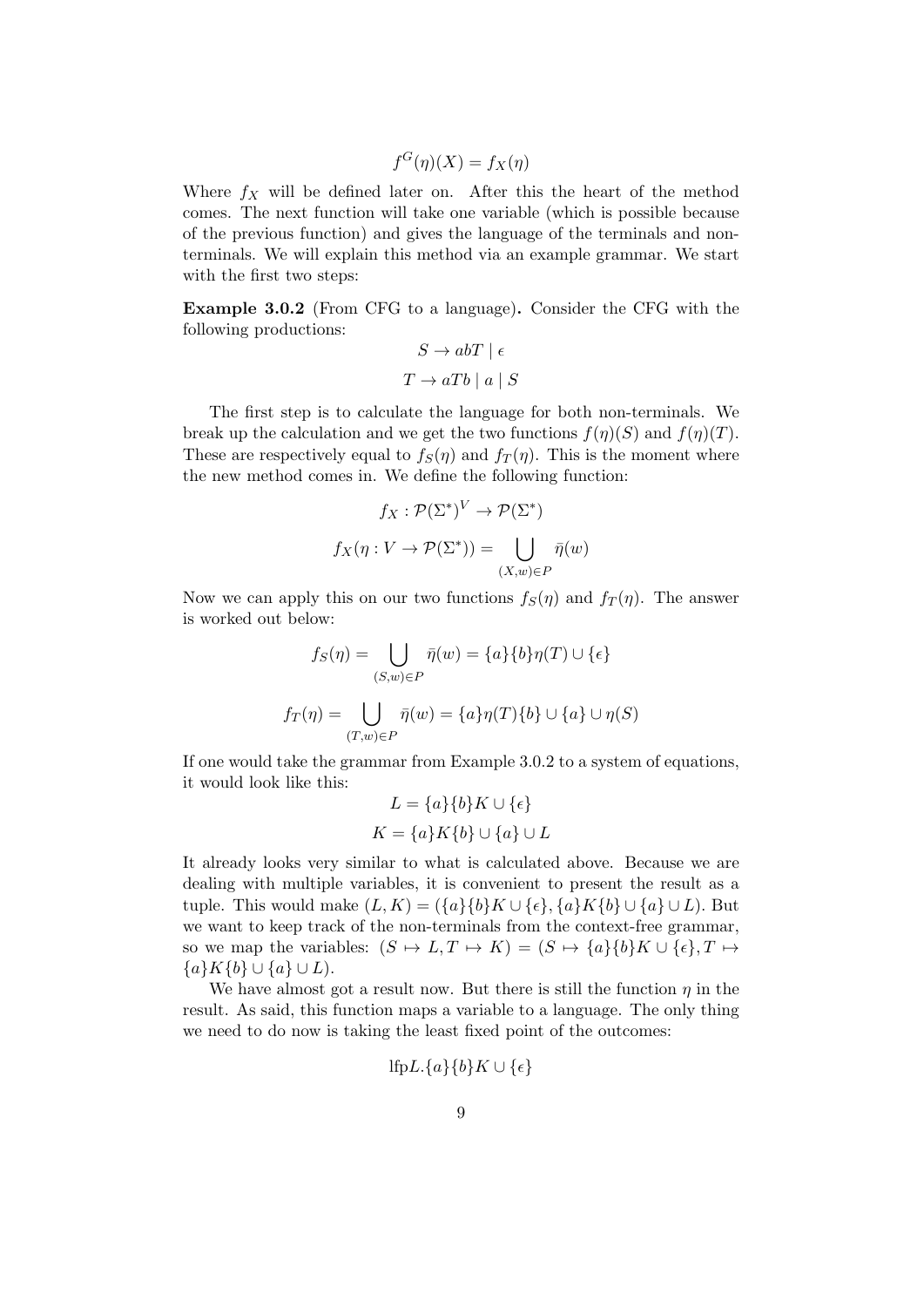#### lfpK.{a}K{b} ∪ {a} ∪ L

Combining them to one least fixed point would give:

$$
\mathrm{lfp}(L,K).(\{a\}\{b\}K \cup \{\epsilon\},\{a\}K\{b\} \cup \{a\} \cup L)
$$

This is the outcome we want, since the tuple with application above maps to the exact same outcome and we also kept track of the non-terminals there, which we intended to capture by lfp  $\eta$ .  $f^G(\eta)$ 

Now that we have Definition 7, with  $\eta$ -functions, we can define the language of a context-free grammar with non-terminals. This brings us closer to comparing the language of a context-free grammar with the language of a  $\mu$ -regular expression.

**Theorem 2** ([2]). For a monotone function f and a context-free grammar  $G:$  lfp $(f^{G})(S) = L(G)$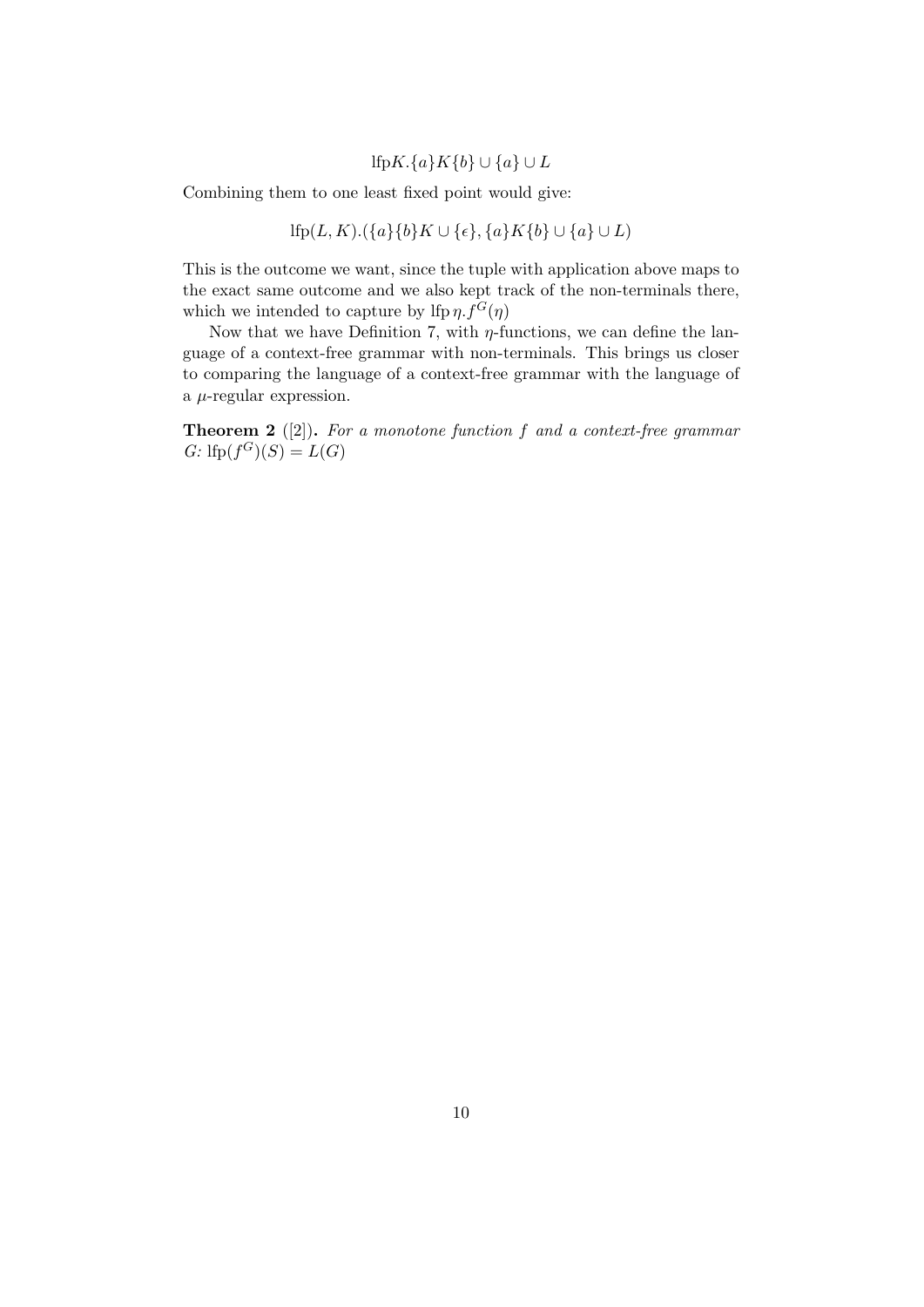## $\mu$ -regular expressions

In this chapter we will dive into  $\mu$ -regular expressions and give an idea of why this is helpful for this thesis. We will also give the syntax and the semantics of it. We have already seen regular expressions in Definition 2. A  $\mu$ -regular expression is actually nothing more than a regular expression extended with a least fixed point operator  $\mu$ . We did not need this operator to compare the languages of regular expressions and the language of regular grammars, but now that we have context-free grammars we need to extend the scope. It will soon be clear how this fixed point operator will extend the scope.

Let us see an example of a  $\mu$ -regular expression and the corresponding language. Say we have the  $\mu$ -regular expression  $e = \mu x.axb + 1$ . The  $\mu$  is, as we said, the fixed point operator. Roughly said this means that it replaces the starting symbol by the variable it binds. This is in our case the  $x$ .

**Definition 8** ( $\mu$ -regular pre-expressions). The set R( $\Sigma$ , X) of  $\mu$ -regular expressions over the alphabet  $\Sigma$  and the unbound variables X is defined inductively by

$$
0 \in R(\Sigma, X)
$$
  
\n
$$
1 \in R(\Sigma, X)
$$
  
\n
$$
a \in \Sigma \to a \in R(\Sigma, X)
$$
  
\n
$$
r, s \in R(\Sigma, X) \to rs \in R(\Sigma, X)
$$
  
\n
$$
r, s \in R(\Sigma, X) \to r + s \in R(\Sigma, X)
$$
  
\n
$$
r \in R(\Sigma, X) \to r^* \in R(\Sigma, X)
$$
  
\n
$$
x \in X \to x \in R(\Sigma, X)
$$
  
\n
$$
r \in R(\Sigma, X \cup \{x\}) \to \mu x \colon r \in R(\Sigma, X)
$$

Definition 9. If there occurs an expression which contains a variable that is not bound (yet), we call the expression a  $\mu$ -regular pre-expression.

If all variables are bound, so  $X = \emptyset$ , we do not speak about a *µ*-regular pre-expression anymore, but we say that the expression is a  $\mu$ -regular ex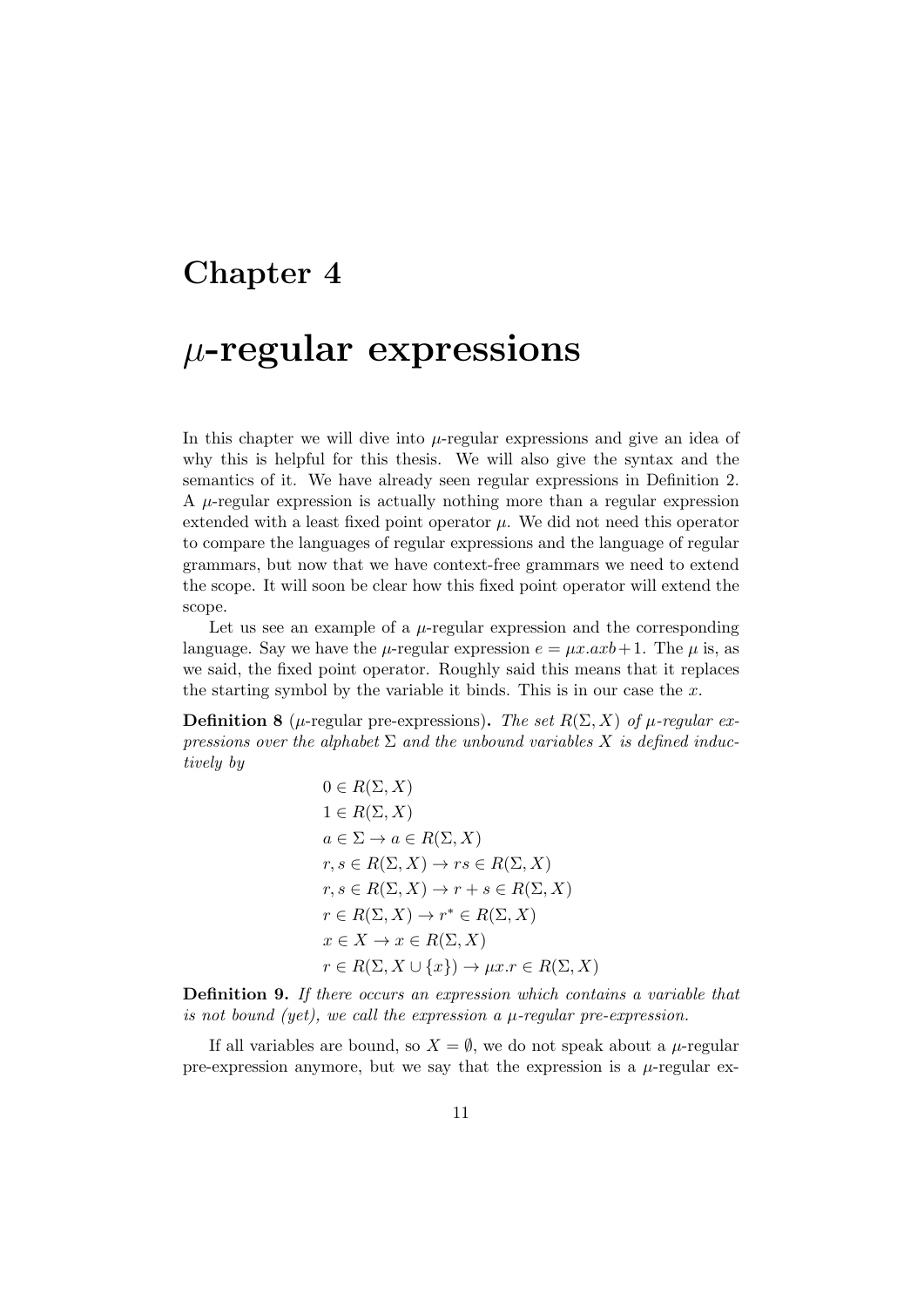pression. From our example expression e we extract  $axb+1$ . The expression 1 is an inductive base case for  $\mu$ -regular expressions. The same holds for a and b. But the x is not bound yet. So we cannot speak about a  $\mu$ -regular expression yet. It still is a  $\mu$ -regular pre-expression. Now that we know the syntax of a  $\mu$ -regular pre-expression, it is time to go on to the semantics. Therefore we need to give meaning to the unbound variables in the  $\mu$ -regular pre-expression. This is done by a variable environment, which we will call  $\eta$ . Let  $\eta: X \to \mathcal{P}(\Sigma^*)$  be a function that maps these variables to languages.  $\eta$  can be extended by other mappings as concatenation. The language that is described by a  $\mu$ -regular pre-expression will then be defined inductively as:  $\mathcal{L}: R(\Sigma, X) \times (X \to \mathcal{P}(\Sigma^*)) \to \mathcal{P}(\Sigma^*)$ .

$$
\mathcal{L}(0,\eta) = \emptyset
$$
  
\n
$$
\mathcal{L}(1,\eta) = \{ \epsilon \}
$$
  
\n
$$
\mathcal{L}(a,\eta) = \{ a \}
$$
  
\n
$$
\mathcal{L}(rs,\eta) = \mathcal{L}(r,\eta)\mathcal{L}(s,\eta)
$$
  
\n
$$
\mathcal{L}(r+s,\eta) = \mathcal{L}(r,\eta) \cup \mathcal{L}(s,\eta)
$$
  
\n
$$
\mathcal{L}(x,\eta) = \eta(x)
$$
  
\n
$$
\mathcal{L}(\mu x.r, \eta) = \text{IfpL.L}(r, \eta[x \mapsto L])
$$

If there are no unbound variables in an expression, so  $r \in R(\Sigma)$ , then

$$
R(\Sigma) := R(\Sigma, \emptyset)
$$

and we write

$$
\mathcal{L}(r):=\mathcal{L}(r,\emptyset)
$$

We will work out our example expression  $e = \mu x. a x b + 1$  down here and show the corresponding language:

**Example 4.0.1** (Language of a  $\mu$ -regular expression).

$$
\mathcal{L}(\mu x. axb + 1, \eta)
$$
\n
$$
= \text{Ifp}L \cdot \mathcal{L}(axb + 1, \eta[x \mapsto L])
$$
\n
$$
= \text{Ifp}L \cdot \mathcal{L}(axb, \eta[x \mapsto L]) \cup \mathcal{L}(1, \eta[x \mapsto L])
$$
\n
$$
= \text{Ifp}L \cdot \mathcal{L}(a, \eta[x \mapsto L]) \cdot (x, \eta[x \mapsto L]) \cdot (b, \eta[x \mapsto L]) \cup \mathcal{L}(1, \eta[x \mapsto L])
$$
\n
$$
= \text{Ifp}L \cdot \{a\} \cdot \eta[x \mapsto L](x) \cdot \{b\} \cup \{\epsilon\}
$$
\n
$$
= \text{Ifp}L \cdot \{a\}L\{b\} \cup \{\epsilon\}
$$

This is the exact same answer as we found in Definition 6. So the language produced the context-free grammar  $S \to aSb \mid \epsilon$  is the language as described by the  $\mu$ -regular expression  $\mu x.axb + 1$ .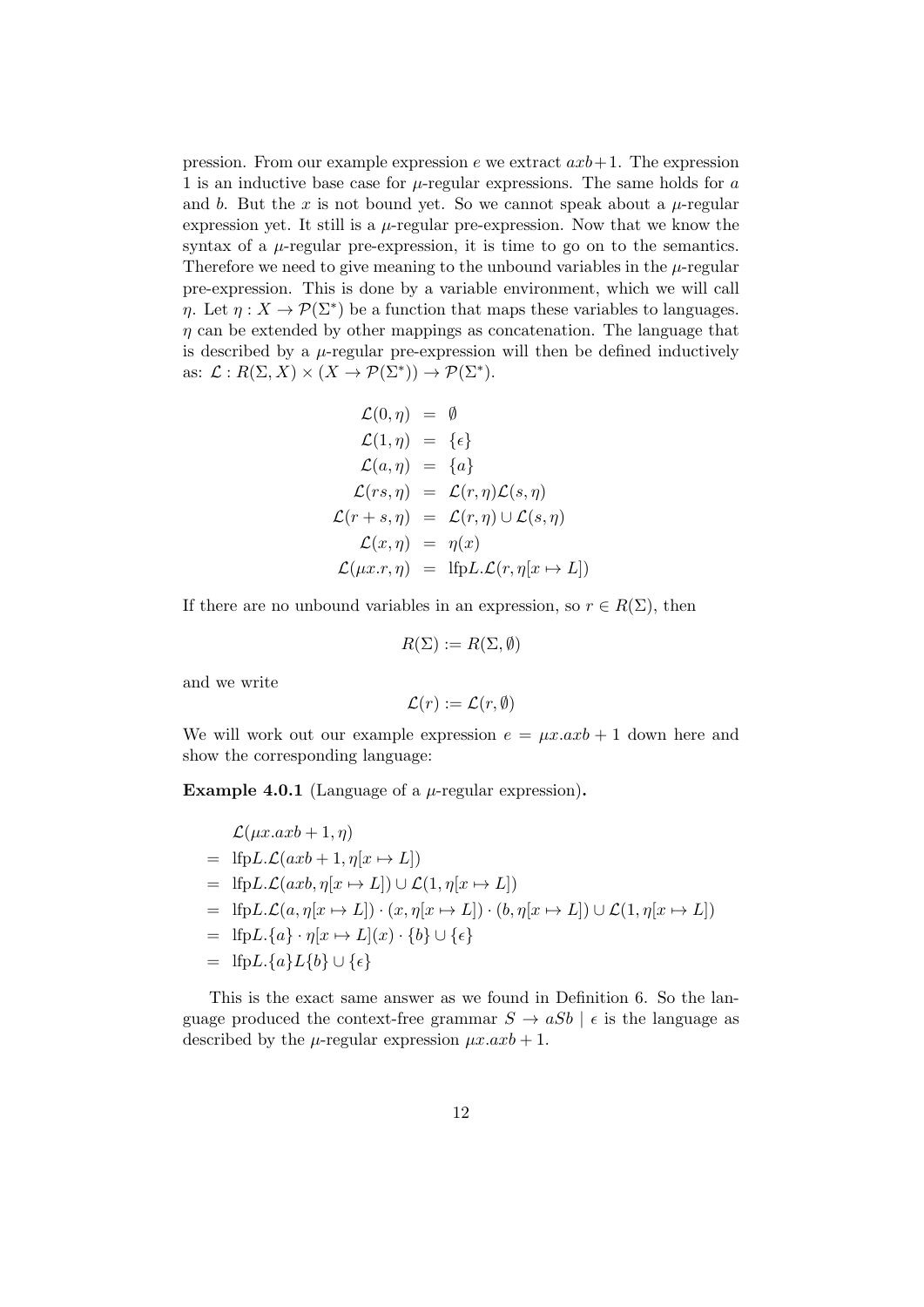## Redundancy of the Kleene star

In this chapter we will discuss why we do not need the Kleene star in a  $\mu$ -regular expression. The Kleene star can be characterized as follows:  $L^* =$ lfpK.LK ∪ 1. We will now give an example to get the right intuition why the Kleene star can be abandoned and later we will show this is general. We start by giving an example grammar and its corresponding  $\mu$ -regular expression. Consider the following context-free grammar:

$$
S\to a^*
$$

One could alternatively write this as follows:

 $S \to aS \mid \epsilon$ 

Not only does this grammar not include the Kleene star, it is also easy to see that the language produced by this grammar is equivalent to the following  $\mu$ -regular expression:

 $\mu x.ax + 1$ 

This  $\mu$ -regular expression does not contain the Kleene star anymore but still describes the same language as the grammar produces. We will prove this in a theorem later on. But before we go there, we need to prove a lemma. In the following proof of this lemma we will use regular pre-expressions, because we prove a more general statement, since this turns out to be easier. So we will have  $R(\Sigma, X)$  instead of  $(\Sigma, \emptyset)$ . The lemma will say that if an application does not apply to the current variables, one can ignore it and leave it out of the equation.

**Lemma 1.** For every language L, every  $r \in R(\Sigma, X)$ , every  $\eta: X \to \mathcal{P}(\Sigma^*)$ and every x such that  $x \notin X$ :

$$
\mathcal{L}(r,\eta[x \mapsto L]) = \mathcal{L}(r,\eta).
$$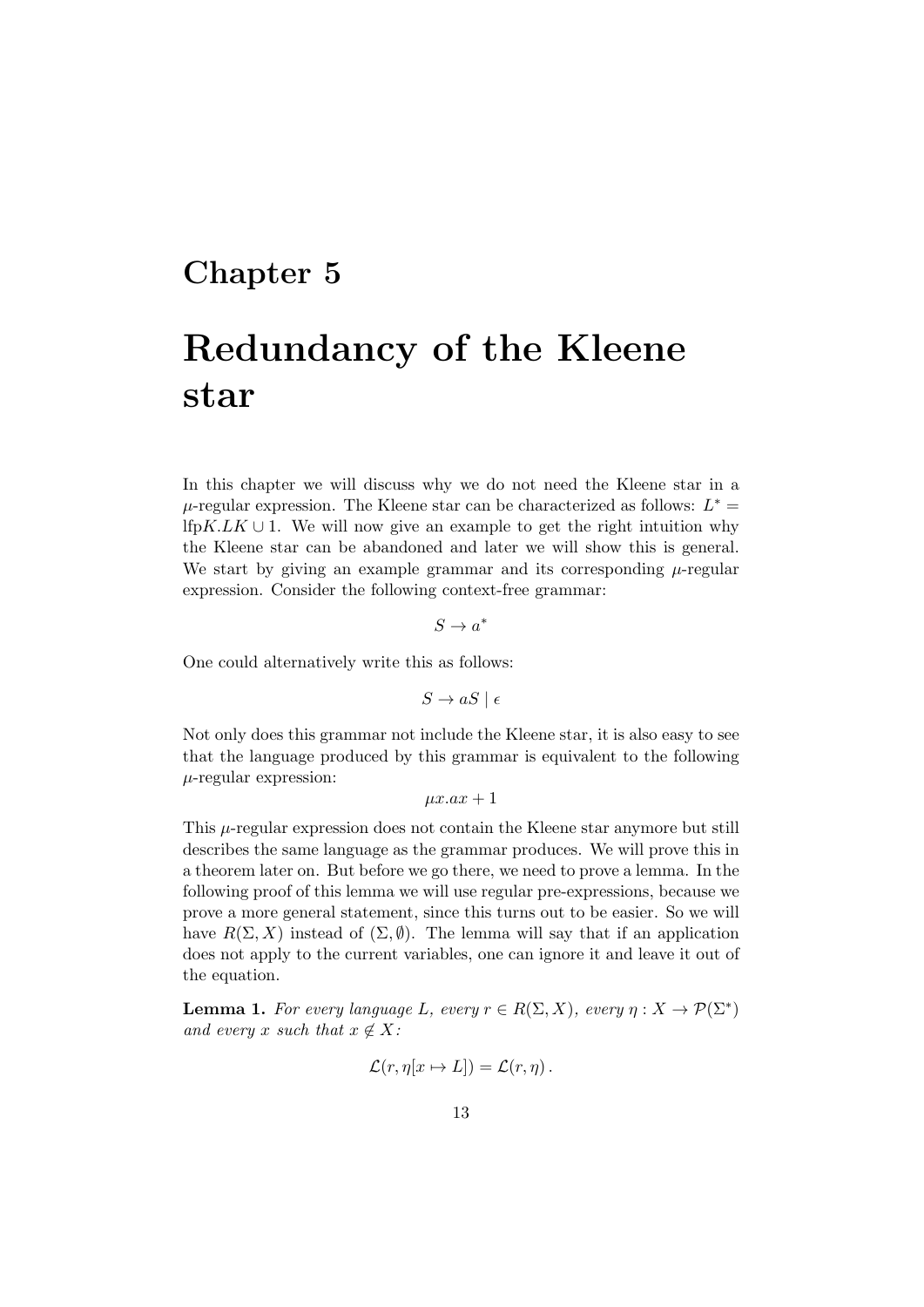So x maps to L and all the other variables go to  $\eta$  of an element. The type of the operation is  $\eta[x \mapsto L] : X \cup \{x\} \to \mathcal{P}(\Sigma^*)$ .

*Proof.* We will prove this by induction on  $r$  by treating each of the cases starting with the base cases where  $r = 0$ ,  $r = 1$  and  $r = a$ .

$$
\mathcal{L}(0, \eta[x \mapsto L]) = \emptyset
$$
  
=  $\mathcal{L}(0, \eta)$   

$$
\mathcal{L}(1, \eta[x \mapsto L]) = \{\epsilon\}
$$
  
=  $\mathcal{L}(1, \eta)$   

$$
\mathcal{L}(a, \eta[x \mapsto L]) = \{a\}
$$
  
=  $\mathcal{L}(a, \eta)$ 

Now suppose  $r = y$  such that  $y \in X$  and so  $y \neq x$ .

$$
\mathcal{L}(y, \eta[x \mapsto L]) = \eta[x \mapsto L](y)
$$
  
=  $\eta(y)$   
=  $\mathcal{L}(y, \eta)$ 

Now assume it holds for  $r_1$  and  $r_2$ . We will now show that the union  $(+)$  of  $r_1$  and  $r_2$  is correct. The proofs of concatenation ( $\cdot$ ) and the Kleene star (\*) looks the same as the proof of the union, so we will skip these two in the proof.

$$
\mathcal{L}(r_1 + r_2, \eta[x \mapsto L]) = \mathcal{L}(r_1, \eta[x \mapsto L]) \cup \mathcal{L}(r_2, \eta[x \mapsto L])
$$
  
\n
$$
\stackrel{IH}{=} \mathcal{L}(r_1, \eta) \cup \mathcal{L}(r_2, \eta)
$$
  
\n
$$
= \mathcal{L}(r_1 + r_2, \eta)
$$

The last induction step is on an expression which starts with a  $\mu$ . We assume that this lemma holds for  $r$ . We can make the second step, so swapping  $[x \mapsto L]$  and  $[y \mapsto K]$ , because we know that  $x \neq y$ , so the order does not matter.

$$
\mathcal{L}(\mu y.r, \eta[x \mapsto L]) = \text{lfp}K.\mathcal{L}(r, \eta[x \mapsto L][y \mapsto K])
$$
  
= 
$$
\text{lfp}K.\mathcal{L}(r, \eta[y \mapsto K][x \mapsto L])
$$
  
= 
$$
\text{lfp}K.\mathcal{L}(r, \eta[y \mapsto K])
$$
  
= 
$$
\mathcal{L}(\mu y.r, \eta)
$$

 $\Box$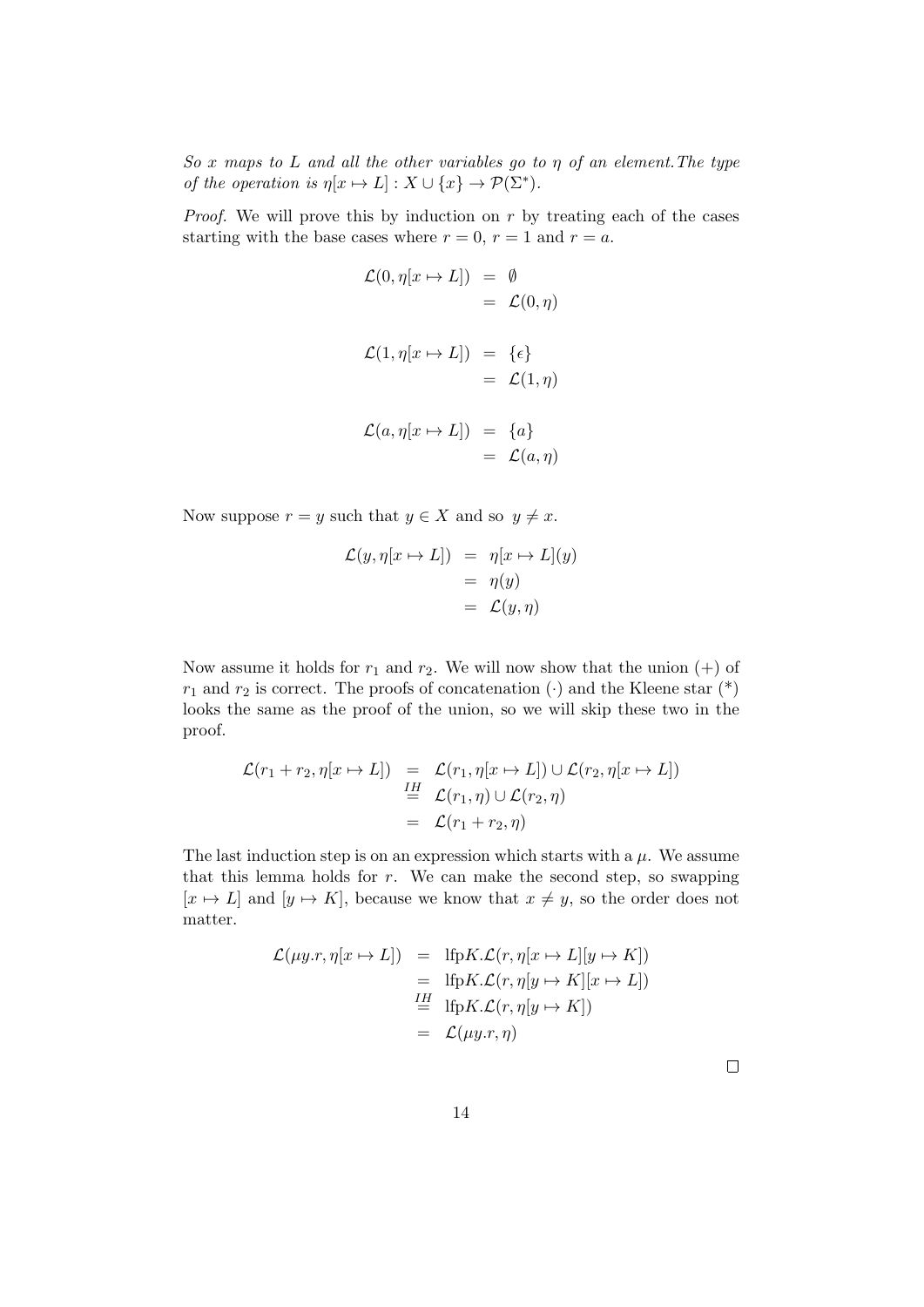We can now prove that we do not need the Kleene star in a  $\mu$ -regular expression. This means that there are no free variables in the expression.

**Theorem 3.** 
$$
\forall r \in R(\Sigma, X) : \mathcal{L}(r^*) = \mathcal{L}(\mu x . r x + 1)
$$

Proof. The proof of this theorem by substitution will be given below:

$$
\mathcal{L}(\mu x.rx + 1) = \mathcal{L}(\mu x.rx + 1, \emptyset)
$$
  
\n
$$
= \text{Ifp}L \mathcal{L}(rx + 1, [x \mapsto L])
$$
  
\n
$$
= \text{Ifp}L \mathcal{L}(r, [x \mapsto L]) \cdot (x, [x \to L]) \cup \{\epsilon\}
$$
  
\n
$$
= \text{Ifp}L \mathcal{L}(r, \emptyset) \cdot L \cup \{\epsilon\}
$$
  
\n
$$
= (\mathcal{L}(r, \emptyset))^*
$$
  
\n
$$
= \mathcal{L}(r^*, \emptyset)
$$
  
\n
$$
= \mathcal{L}(r^*)
$$
  
\n(Lemma 1)

Note that the first and the last step can be made because there are no unbound variables and in that case  $R(\Sigma) := R(\Sigma, \emptyset)$  holds.

 $\Box$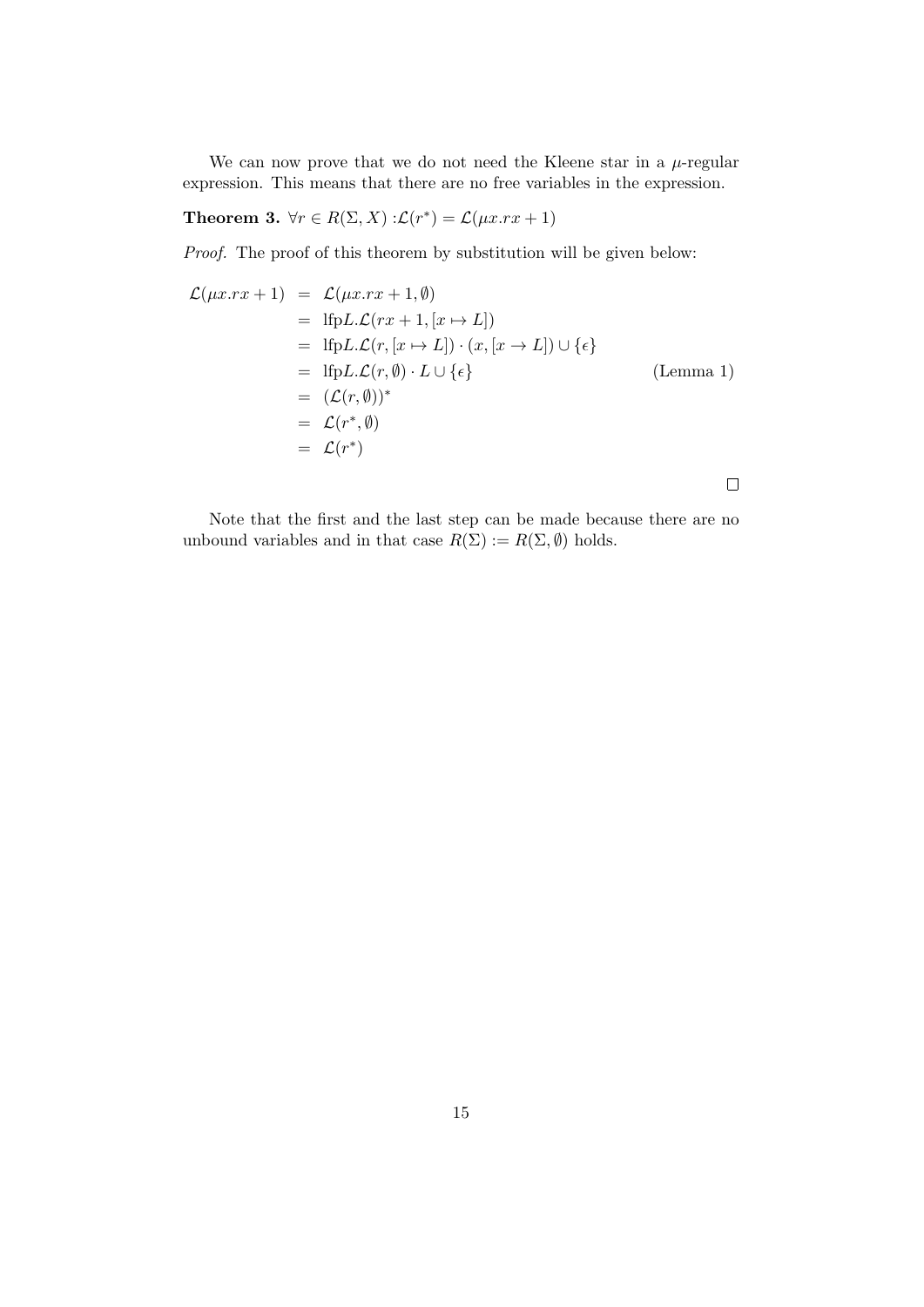## From context-free grammars to  $\mu$ -regular expressions

In this section we will present another main contribution. We will now show how to go from a context-free grammar to a  $\mu$ -regular expression.

Example 6.0.1. We have already seen that that the grammar

 $S \to aSb \mid \epsilon$ 

produces the same language as the  $\mu$ -regular expression

$$
\mu S.aSb+1
$$

Looking closely at the grammar and the  $\mu$ -regular expression we can see a pattern. The disjunction bar of the grammar is replaced by a plus in the  $\mu$ -regular expression and the starting symbol S is replaced by  $\mu S$ . This grammar actually has two productions:  $aSb$  and  $\epsilon$ . We denote the  $\mu$ -regular expression by a summation as follows:  $\mu S$ .  $(S,w) \in F$ w.

In the example above, it was clear that we were dealing with the same language. But for more complex cases, we will now provide an algorithm to go from a CFG to a  $\mu$ -regular expression.

—————————————————————————————————

1: Start with the expression as the starting symbol S.

2: Substitute all free variables in the expression with their corresponding  $\mu$ -regular expressions. The sequence does not matter. All the appearances of the variable have to be replaced. Continue until there are no free variables left.

—————————————————————————————————

In (pseudo)code, this would be: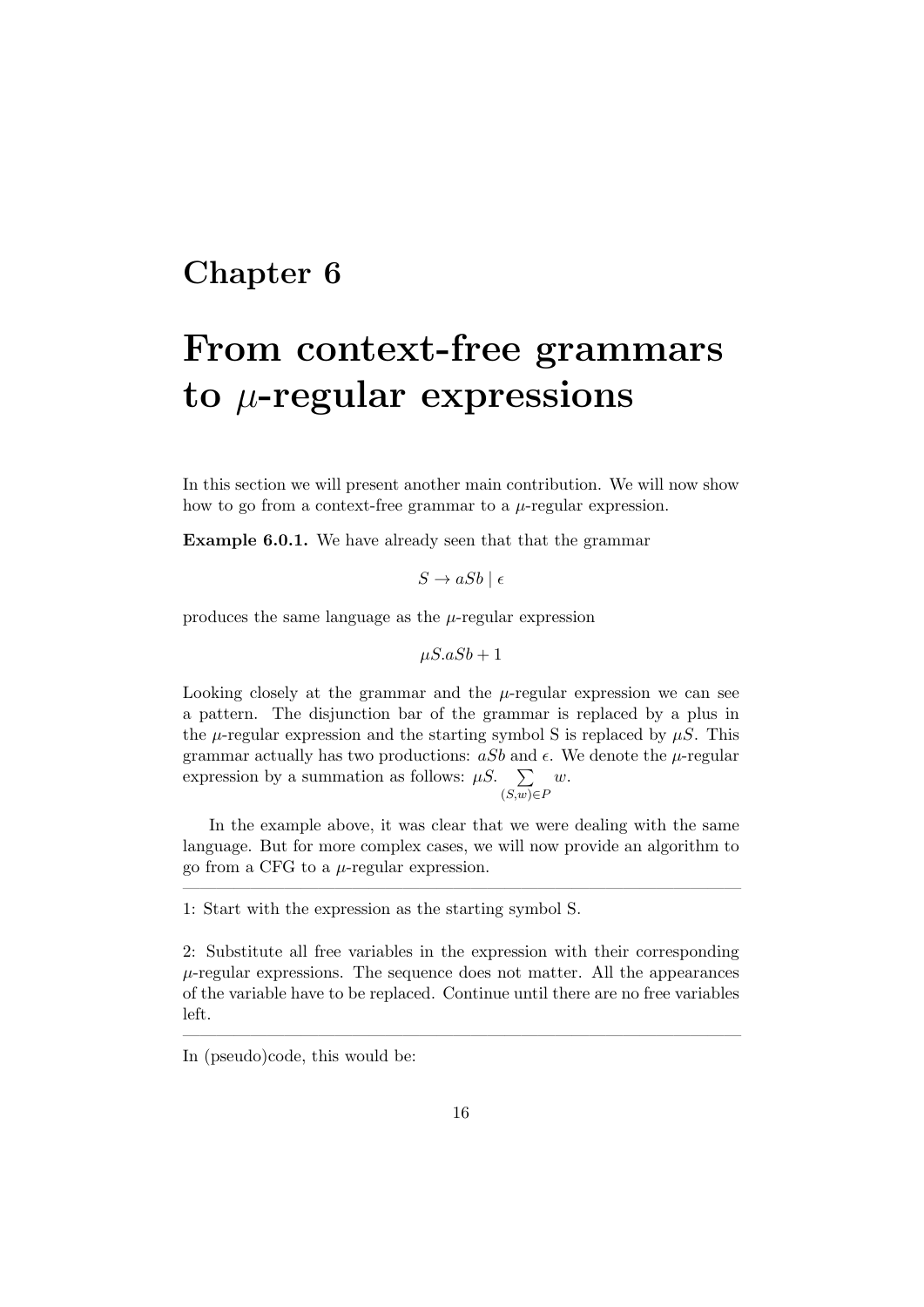$e := S$ while e contains free variables do let  $x$  be a free variable in  $e$  $e := e[x := \mu S. \quad \sum$  $(S,w) \in F$  $w$ ] end while return e

We will now demonstrate our algorithm on the following example.

Example 6.0.2. Consider the context-free grammar G which has the following productions:

$$
S \rightarrow aST \mid U
$$
  

$$
T \rightarrow TU \mid S
$$
  

$$
U \rightarrow \epsilon
$$

Following the algorithm step by step we could get a table like this :

|                                                          | Free variables | Next assignment          |
|----------------------------------------------------------|----------------|--------------------------|
|                                                          |                | $S[S := \mu S.aST + U]$  |
| $\mu$ S.aST + U                                          | T,U            | $T[T := \mu T.(TU + S)]$ |
| $\mu S.aS(\mu T.TU+S)+U$                                 |                | $U[U := \mu U.\epsilon]$ |
| $\mu S.aS(\mu T.T(\mu U.\epsilon) + S) + \mu U.\epsilon$ |                |                          |

The algorithm seems to work for any example. Nevertheless, it turned out to be very difficult to prove that it works on a general basis. This is why we decided to turn the algorithm upside down. In the previous algorithm, we started with something small (the starting symbol) and we keep expending it. But we can also do it the other way around. So we start with all the productions and we combine them into one expression. This is exactly what the algorithm will do. The new algorithm looks in (pseudo)code like this:

$$
F := V
$$
  
\n
$$
E(F) := \{ \sum_{(X,w) \in P} w \mid X \in V \}
$$
  
\nwhile  $F \neq \{S\}$  do  
\nlet  $Y \in F, Y \neq S$   
\n $e_Y := E(Y)$   
\n $F := F \setminus \{Y\}$   
\n $\forall X \in F : E(X) := E(X)[Y \mapsto \mu Y.e_Y]$   
\nend while  
\nreturn  $\mu S.E(S)$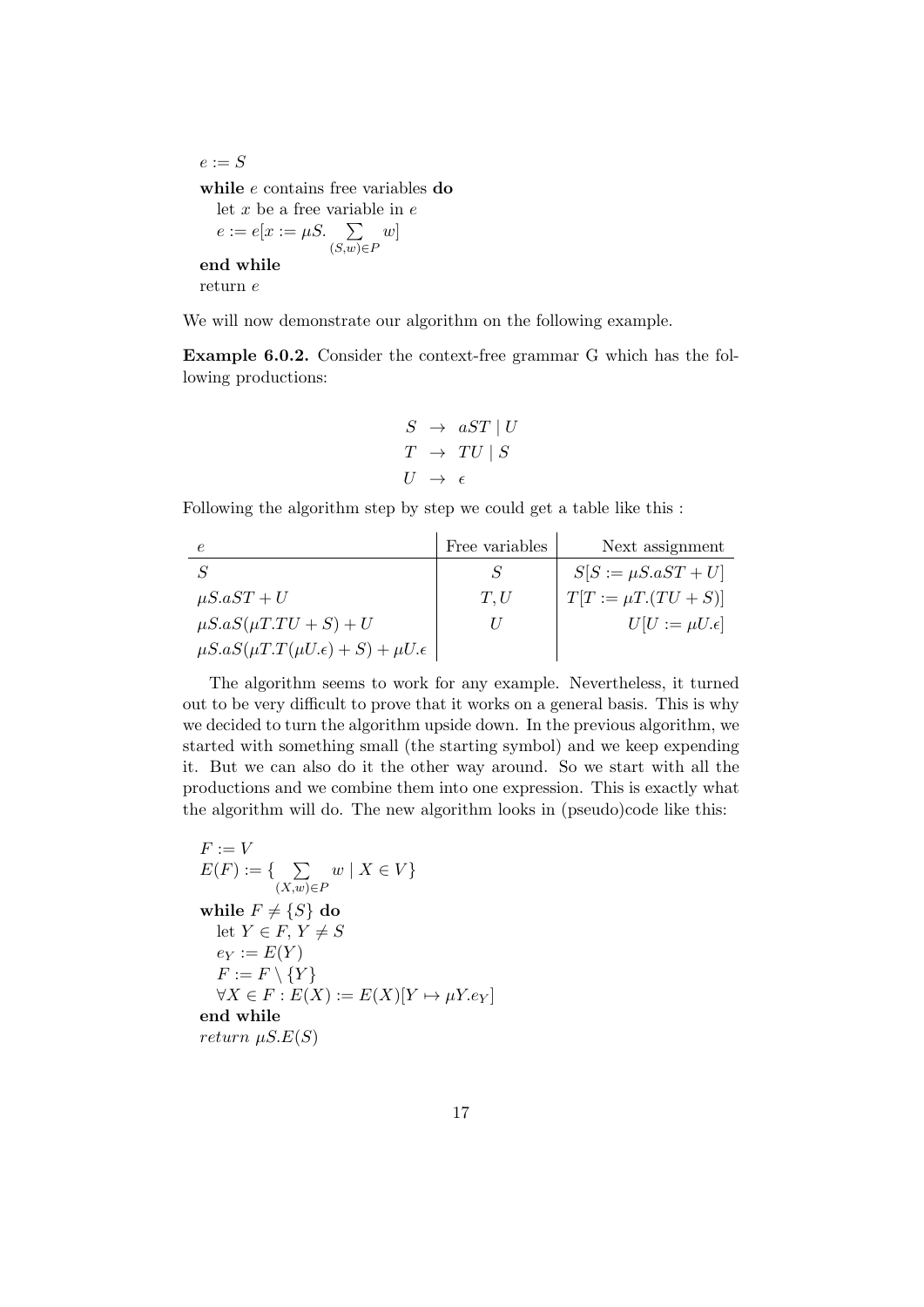We will demonstrate this algorithm on the same example as above to show that the outcome is the same. But first we will demonstrate it on another example below.

Example 6.0.3. Consider the grammar H, which productions are in the column "Grammar rules".

| Grammar rules   First iteration |                          | <sup>1</sup> Second iteration                                        |
|---------------------------------|--------------------------|----------------------------------------------------------------------|
| $X \to aYX$                     |                          | $E(X) = a(\mu Y.XYbZ)X$ $E(X) = a(\mu Y.XYb(\mu Z.X(\mu Y.XYbZ)Z))X$ |
| $Y \rightarrow XYbZ$            | $E(Z) = X(\mu Y. XYbZ)Z$ |                                                                      |
| $X \rightarrow XYZ$             |                          |                                                                      |

One can see that the algorithm runs two iterations. From three rules to one expression. The final step is to add the starting symbol bound by a mu:  $\mu X.a(\mu Y.XYb(\mu Z.X(\mu Y.XYbZ)Z))X.$ 

Example 6.0.4. And now the application of the algorithm to our grammar G from Example 6.0.2.

| Grammar rules   First iteration |                   | Second iteration                                                                                                         |
|---------------------------------|-------------------|--------------------------------------------------------------------------------------------------------------------------|
|                                 |                   | $S \rightarrow aST \mid U \mid E(S) = aS(\mu T.TU + S) + U \mid E(S) = aS(\mu T.T(\mu U.\epsilon) + S) + \mu U.\epsilon$ |
| $T \to TU \mid S$               | $E(U) = \epsilon$ |                                                                                                                          |
| $U \rightarrow \epsilon$        |                   |                                                                                                                          |

And again the final step is binding the the starting symbol to a mu:  $\mu S.aS(\mu T.T(\mu U.\epsilon) + S) + \mu U.\epsilon$ . This is exactly the same outcome we got with our first algorithm. So the algorithms seem to give the same result. The big difference here is that it is a lot easier to prove the correctness of the algorithm which we will do below.

#### 6.1 Correctness

 $\overline{1}$ 

We will now prove that the language of a  $\mu$ -regular expression is the same language as the language of a CFG after it has been transformed to a  $\mu$ regular expression. We will prove that our (last) algorithm from above is correct. Since we use a while loop, it is convenient that we will prove correctness with an invariant. The invariant is:

$$
\forall U \in F \setminus \{Y\} : (\text{lfp}f^G)(U) = (\text{lfp}\,\eta.(\lambda x.\mathcal{L}(E(X), \eta)))(U)
$$

We have to prove the correctness on three places in the algorithm:

- (1) Before the loop.
- (2) In the loop, after one iteration.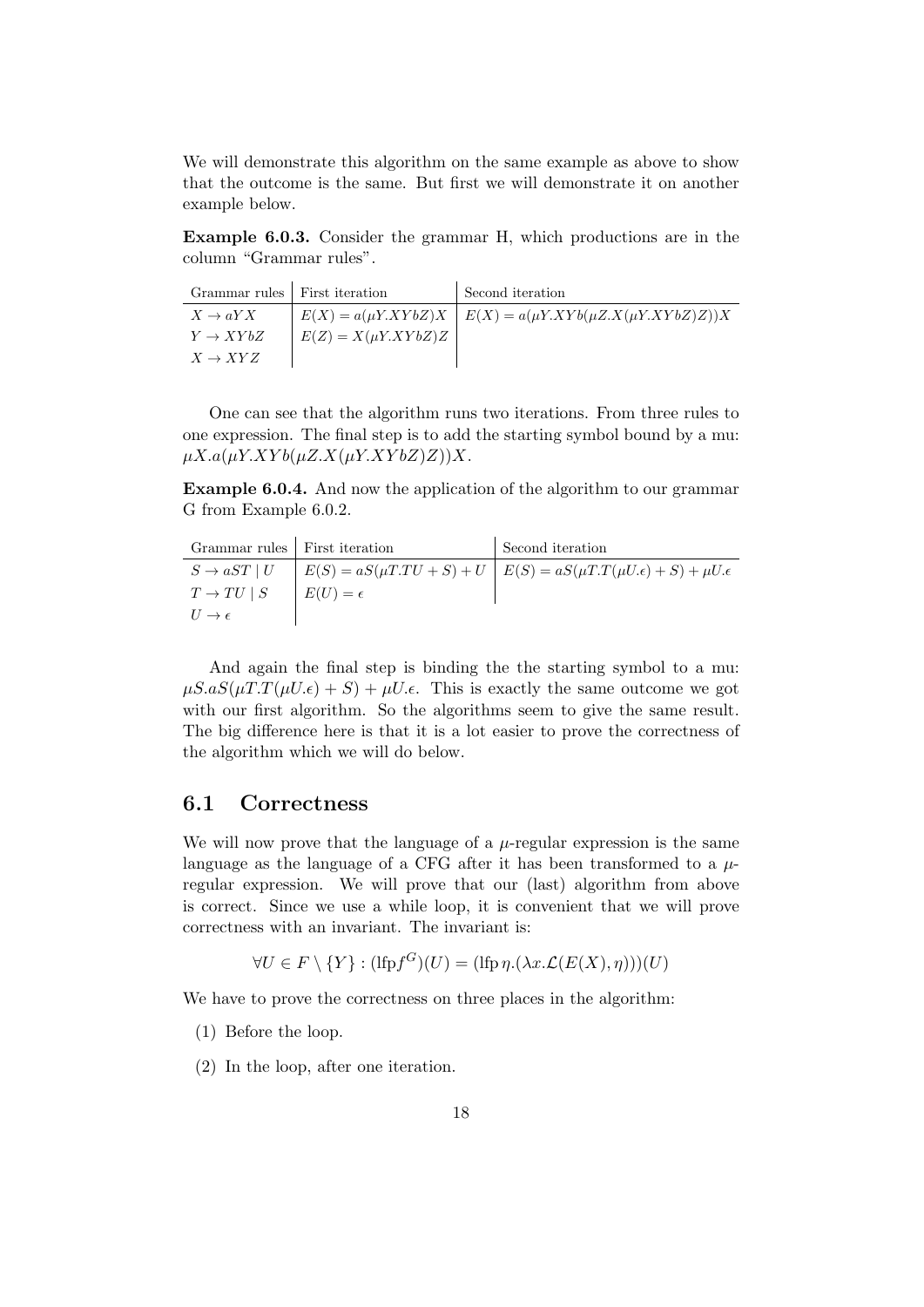#### (3) After the loop.

The hardest one is the one inside the while loop, so number (2). This will be the first of the three to prove. We have to prove that the invariant is preserved after the body. So that the language before one iteration has to be the same as after one iteration, because if it is preserved after one iteration, it will be preserved after multiple iterations as well. The language will be determined via the variables. Before we give the actual proof, we first state two lemmas which we are using.

**Lemma 2.** 
$$
\mathcal{L}(E(X), \eta[Y \to \mathrm{lfp}L \cdot \mathcal{L}(e_Y, \eta[Y \to L])) = \mathcal{L}(E(X)[Y \to \mu Y \cdot e_Y], \eta)
$$

*Proof.* This proof will be done by induction on  $E(X)$ . The only interesting case is when  $E(X) = x$  and  $x = y$ . So that case will be handled below. The other cases are rather uninteresting, because all the variables will just drop away, since they do not occur in the formula.

$$
\mathcal{L}(x, \eta[x \mapsto \text{lfp}L \cdot \mathcal{L}(e_x, \eta[x \mapsto L])]) = \eta[x \mapsto \text{lfp}L \cdot \mathcal{L}(e_x, \eta[x \mapsto L])](X)
$$
  
\n
$$
= \text{lfp}L \cdot \mathcal{L}(e_x, \eta[x \mapsto L])
$$
  
\n
$$
= \mathcal{L}(\mu x. e_x, \eta)
$$
  
\n
$$
= \mathcal{L}(x[x \mapsto \mu x. e_x], \eta)
$$

We will use Bekić's bisection lemma  $[1]$  to prove the correctness. We will not fully take his lemma, but an slightly adapted version so that it fits in our expressions.

**Lemma 3** (Bekić's bisection lemma). For all  $U \in V \setminus \{Y\}$ :

$$
(\text{lfp}\eta.\lambda X.f_X(\eta))(U) = (\text{lfp}\eta.\lambda X.f_X(\eta[Y \mapsto \text{lfp}L.f_Y(\eta[Y \mapsto L]))])(U)
$$

The proof that the language remains the same after one iteration can now be made.

Theorem 4. For all  $U \in F \setminus \{Y\}$ :

$$
(\text{Ifp }\eta.(\lambda x.\mathcal{L}(E(X),\eta)))(U) = (\text{Ifp }\eta.(\lambda x.\mathcal{L}(E(X)[Y \mapsto \mu Y.e_Y],\eta)))(U)
$$

Proof.

$$
\forall U \in F \setminus \{Y\} : (\text{lfp}f^G)(U) \tag{Invariant}
$$
\n
$$
= (\text{lfp}\,\eta.(\lambda x.\mathcal{L}(E(X), \eta)))(U) \tag{Invariant}
$$
\n
$$
= (\text{lfp}\,\eta.(\lambda x.\mathcal{L}(E(X), \eta[Y \mapsto \text{lfp}L.f_y(\eta[Y \mapsto L]))])(U) \tag{Lemma 3}
$$
\n
$$
= (\text{lfp}\,\eta.(\lambda x.\mathcal{L}(E(X), \eta[Y \mapsto \text{lfp}L.\mathcal{L}(E(Y), \eta[Y \mapsto L]))])(U)
$$
\n
$$
= (\text{lfp}\,\eta.(\lambda x.\mathcal{L}(E(X), \eta[Y \mapsto \text{lfp}L.\mathcal{L}(e_Y, \eta[Y \mapsto L)])))(U)
$$
\n
$$
= (\text{lfp}\,\eta.(\lambda x.\mathcal{L}(E(X)[Y \mapsto \mu Y.e_Y], \eta)))(U) \tag{Lemma 2}
$$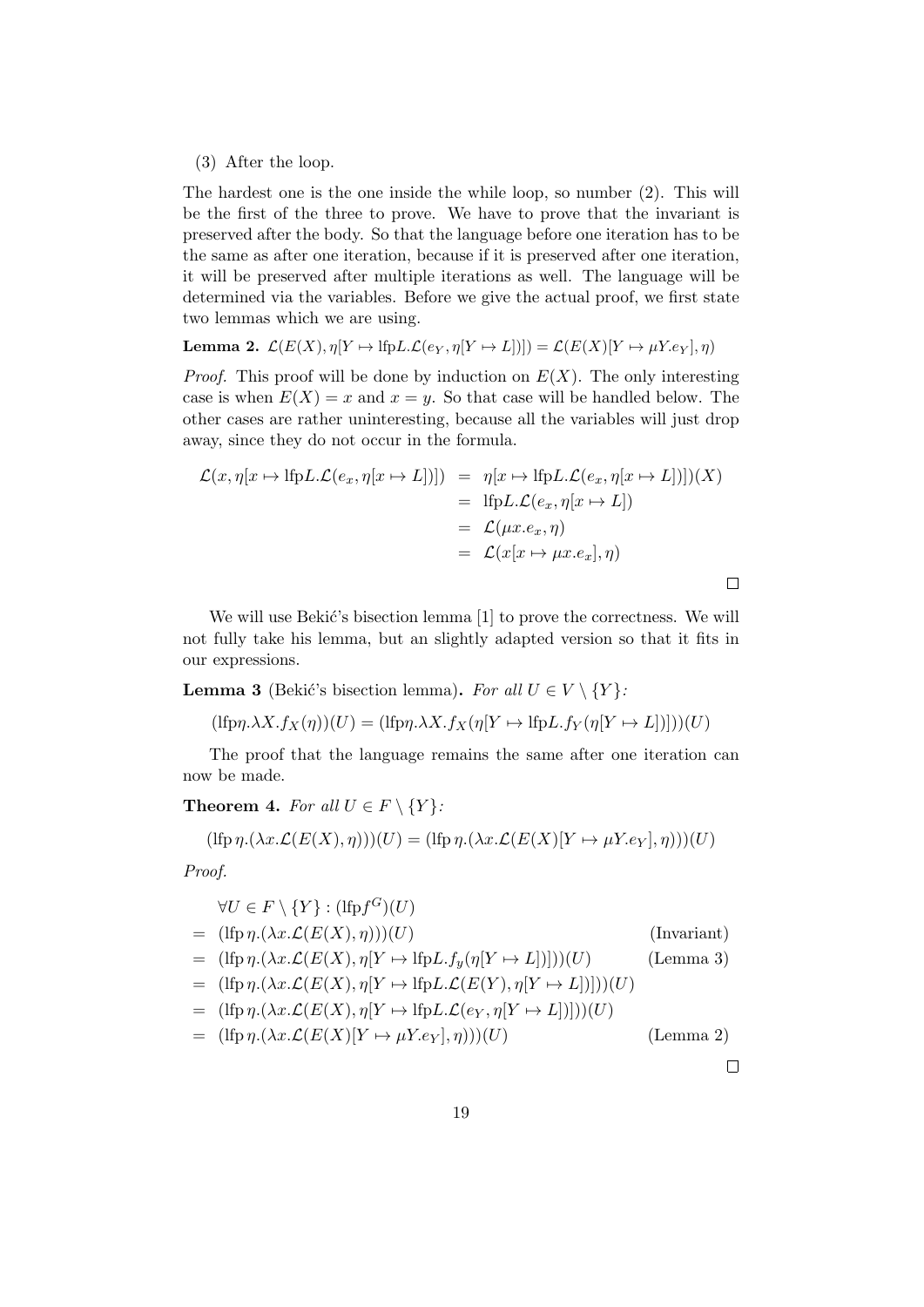We now have proved that the invariant stays intact after an iteration of the while loop, so number (2). We still need to prove that our invariant is correct before the while loop and after it. Before the while loop is straightforward, because the invariant is about  $F$  and  $E$  and those are the variables that are being assigned. This means they are set perfectly for the invariant and so the invariant is correct there. So that is number (1).

After the while loop is even more straightforward, because there are no further assignments there. The only thing that happens is that the starting symbol is bound to a mu. This means number (3) is correct too. So all on all three places the invariant is proved to be correct so the invariant is correct and with that the algorithm is correct.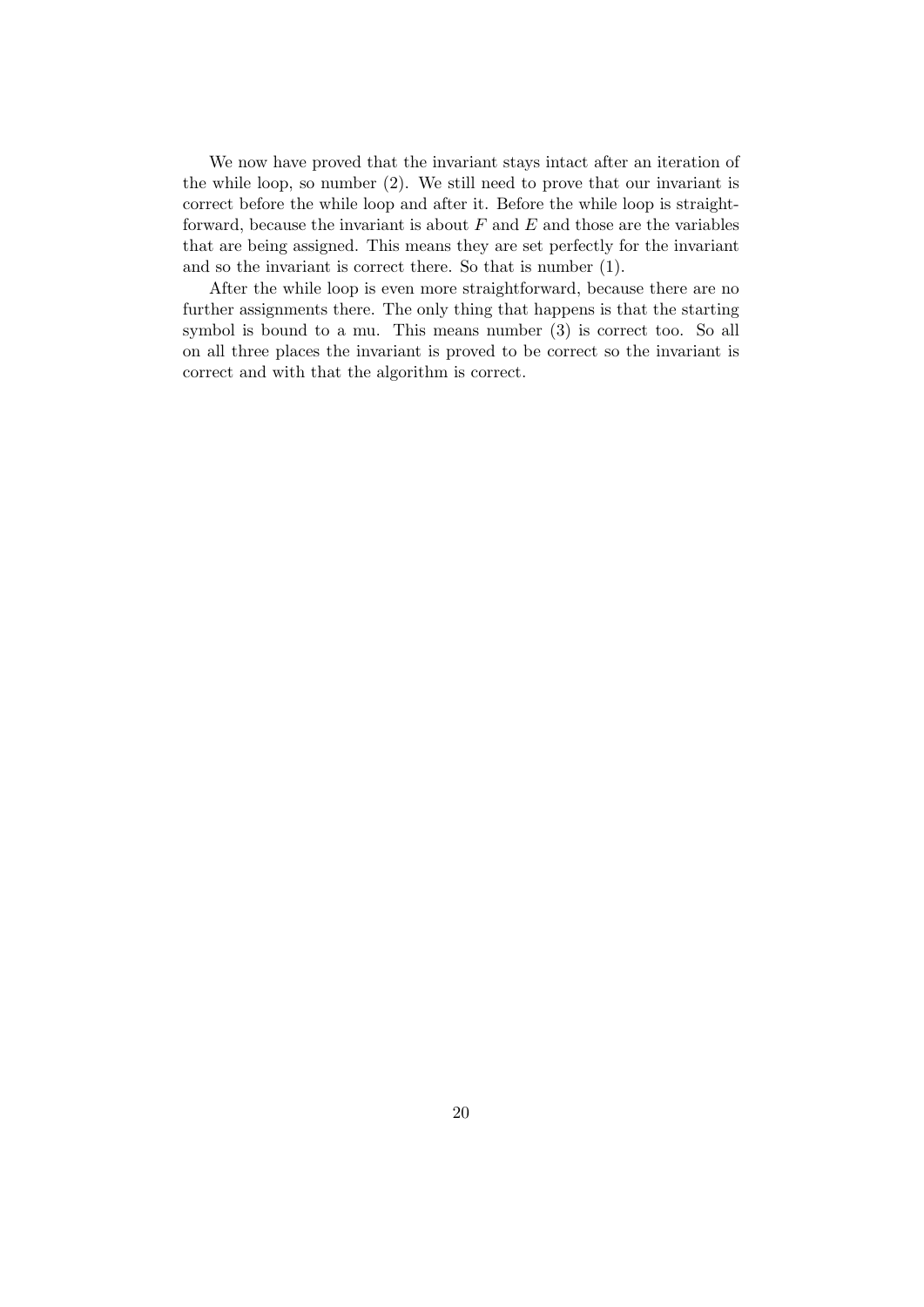## From  $\mu$ -regular expressions to context-free grammars

In this section we present one of our main contributions. We will show how to go from a  $\mu$ -regular expression to a context-free grammar. We will do this by defining a function by induction, but first let us build up some intuition. We know from Definition 4 and from Example 2.0.4 what a context-free grammar looks like. We have also seen some  $\mu$ -regular expressions already. We will now show two more  $\mu$ -regular expressions and their corresponding context-free grammars to get some more intuition.

> $\mu x.$ ab $x + c$ corresponds to  $X \rightarrow abX \mid c$

One can see that the transformation is quite easy to compute. The  $x$  is bound by the  $\mu$ , so this roughly means that the x will be a non-terminal in the produced grammar. The  $a, b$  and  $c$  are just letters from the alphabet. It gets harder when the  $\mu$ -regular expression is nested, as in the next example.

> $\mu x.ab(\mu y.cxa) + 1$ corresponds to  $X \to abY \mid \epsilon$  $Y \rightarrow cXa$

Again, one can see the substitution of variables into the  $\mu$ -regular expressions. Now that we have seen some examples, we will continue to the formal definition of our transformation. We will define this by induction on  $\mu$ regular pre-expressions. The function will have a  $\mu$ -regular expression as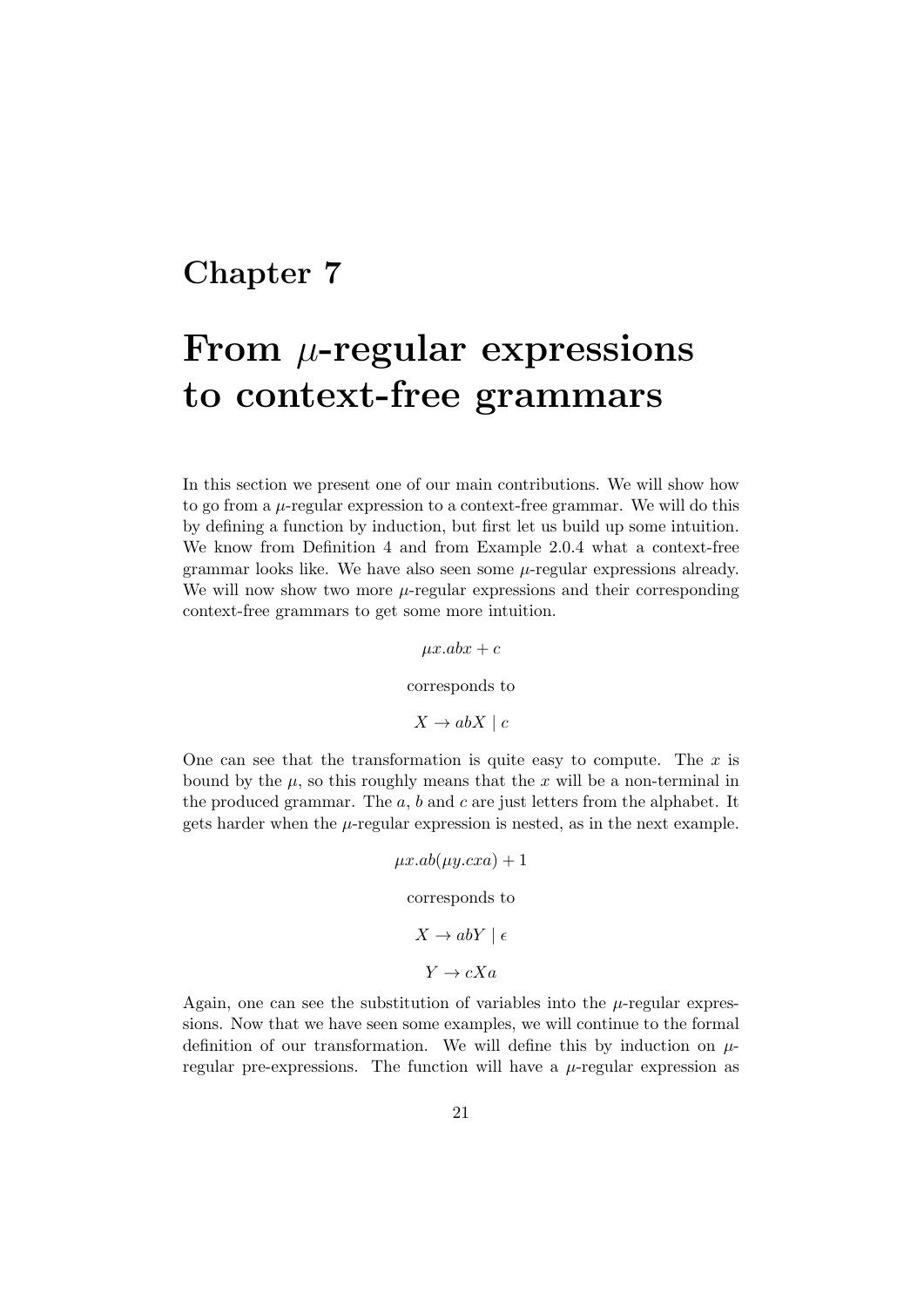input and a context-free-grammar as output. The type of a context-free grammar is given in Definition 4 in the Preliminaries. However, we will not entirely follow this type in our definition. Because we are dealing with  $\mu$ -regular pre-expressions, we need to add the set of unbound variables X to the grammars, where  $V \cap X = \emptyset$ . We define a CFG with variables as a tuple  $(V, P, \Sigma, S, X)$ . The production P now is the relation:  $P \subseteq V \times (\Sigma \cup V \cup X)^*$ . Furthermore note that the starting symbol  $S \in V$  and  $\Sigma$  is still the alphabet. We need the CFG with variables, because the proof requires intermediate steps. In this intermediate steps we are talking about  $\mu$ -regular pre-expressions, which might have free variables.

This extension is needed, because if a free variable would be the argument of the  $\eta$  function of Chapter 3, the function would not be able to work properly. So this extra variable to the grammar turns out to be necessary in the proof we will show after this section, because intermediate results might have unbound variables. The function that converts  $\mu$ -regular expressions into context-free grammars will be called  $\phi$ . The type of  $\phi$  will be:  $\phi$ :  $R(\Sigma, X) \to \{(V, P, \Sigma, S, X) \mid (V, P, \Sigma, S, X)$  is a CFG with variables }. We will now inductively define  $\phi$  by:

#### Definition 10  $(\phi)$ .

 $\phi(0) = (\{S\}, \{(S, \emptyset)\}, \Sigma, S, \emptyset)$  $\phi(1) = (\{S\}, \{(S, \epsilon)\}, \Sigma, S, \emptyset)$  $\phi(a) = (\{S\}, \{(S, a)\}, \Sigma, S, \emptyset)$  $\phi(x) = (\{S, x\}, \{(S, x)\}, \Sigma, S, X)$  $\phi(r+s) = (V_r \cup V_s \cup \{S\}, P_r \cup P_s \cup \{(S, S_r), (S, S_s)\}, \Sigma, S, X_r \cup X_s)$  $\phi(r \cdot s) = (V_r \cup V_s \cup \{S\}, P_r \cup P_s \cup \{(S, S_rS_s)\}, \Sigma, S, X_r \cup X_s)$  $\phi(\mu x.r) = (V_r \cup \{x\}, P_r \cup \{(x, S_r)\}, \Sigma, x, X_r \setminus \{x\})$ 

Where  $\phi(r) = (V_r, P_r, \Sigma, S_r, X_r)$  and  $\phi(s) = (V_s, P_s, \Sigma, S_s, X_s)$ , and we assume that the variables in  $\dot{r}$  are not the same as the variables in  $\dot{s}$ . If so, we rename them so that they do not overlap anymore, but we do not rename the variables that are in  $X$ . In each equation  $S$  is a fresh starting symbol and is not occurring in  $V_r$ ,  $V_s$  or in X. Furthermore,  $V_r$  and  $V_s$  are disjoint, meaning that  $V_r \cap V_s = \emptyset$ . Note that in the case of  $\phi(x)$  we have  $x \in X$  and in the case of  $\phi(\mu x.r)$  we have  $x \in x_r$ .

The whole point of this converting of context-free grammars and  $\mu$ regular expressions is to check whether the language remains. So we extended with variables X and we say that  $\phi(r) = \phi(r, \emptyset)$ .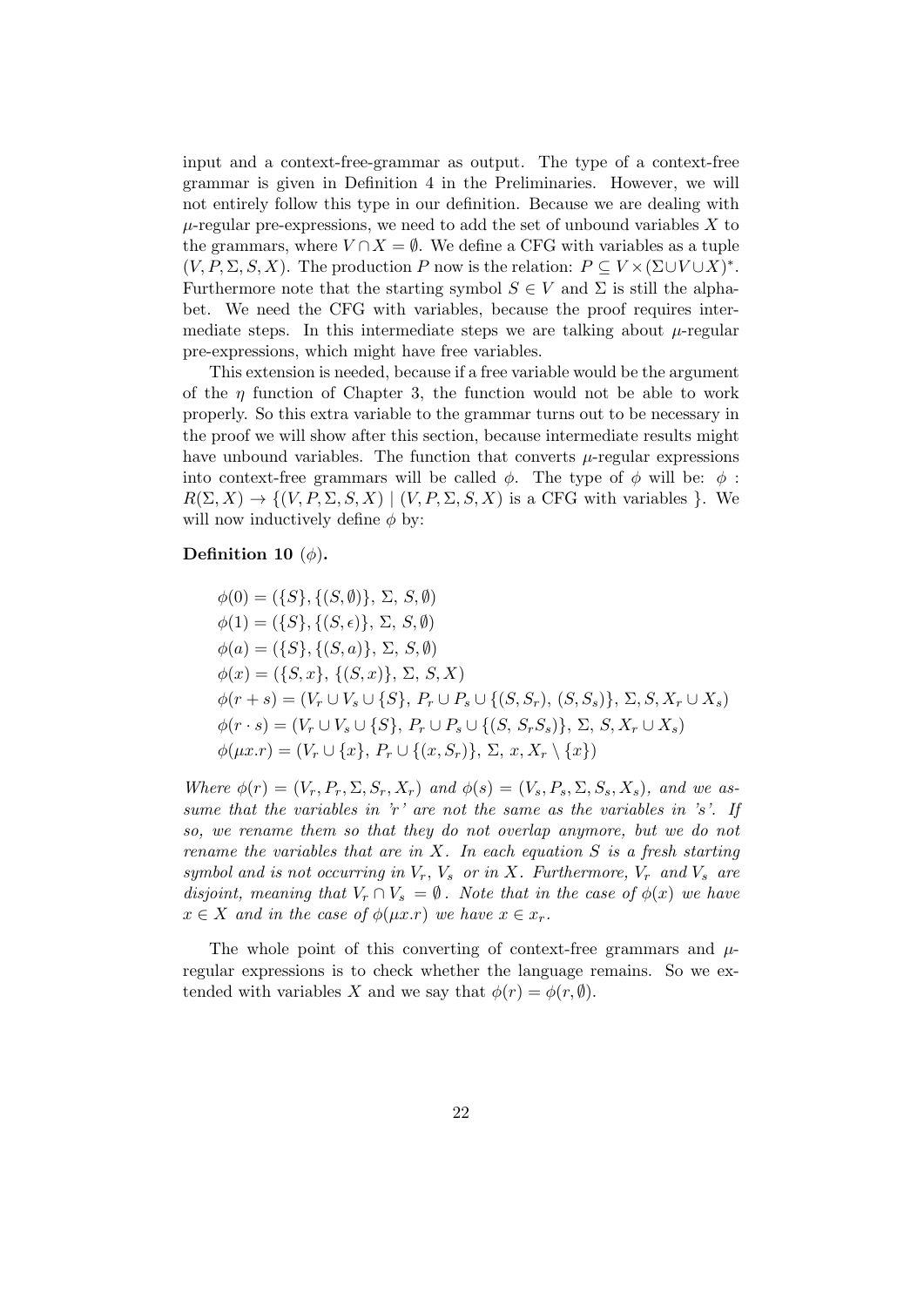#### 7.1 Correctness

We will now prove the correctness of  $\phi$ . This will be done via induction. The goal is to show that the language of a  $\mu$ -regular expression is the same as the language of that  $\mu$ -regular expression transformed into a CFG by  $\phi$ .

As said in the previous section, we need to prove the correctness of intermediate steps. And in this steps we are dealing with unbound variables. This means that we are not dealing with  $\mu$ -regular expressions but with  $\mu$ regular pre-expressions. So when we would follow the algorithm and come to the point of having  $\eta(X)$  where X is an unbound variable, the input would not have the right type. This means we have to add a function that can map to languages from the unbound variables in the semantics of contextfree grammars with variables. We introduce  $\delta$ , which takes the unbound variables of a grammar as input and maps to the language of them. We say that:

- $\eta: V \to \mathcal{P}(\Sigma^*)$ . The function that maps unbound variables to languages.
- $\delta: X \to \mathcal{P}(\Sigma^*)$ . The function  $\eta$  from Chapter 3 named differently.
- $\delta \cup \eta : V \cup X \to \mathcal{P}(\Sigma^*)$ . The combination of functions where

$$
(\delta \cup \eta)(x) = \begin{cases} \delta(x), & \text{if } x \in V \\ \eta(x), & \text{if } x \in X \end{cases}
$$

The function  $\overline{\delta \cup \eta}$  is then specified the same as  $\overline{\eta}$  of Chapter 3. Having extra functions also means that our function  $f<sub>T</sub>$  from Chapter 3 has to be updated from  $f_X: \mathcal{P}(\Sigma^*)^V \to \mathcal{P}(\Sigma^*)$  into  $f_T: \mathcal{P}(\Sigma^*)^{V \cup X} \to \mathcal{P}(\Sigma^*)$ . The transformation of a context-free grammar into a language is as follows:

$$
L(G, \eta) = (\text{lfp}\delta.\lambda T.f_T(\delta \cup \eta))(S)
$$

Finally we can move on to the actual proof where we will prove that the language of a  $\mu$ -regular expression is the same as the language of that same  $\mu$ -regular expression transformed into a context-free grammar by  $\phi$ :

**Theorem 5.**  $\forall \eta \in X \ \rightarrowmathcal{P}(\Sigma^*), r \in R(\Sigma, X) : \mathcal{L}(r, \eta) = L(\phi(r), \eta)$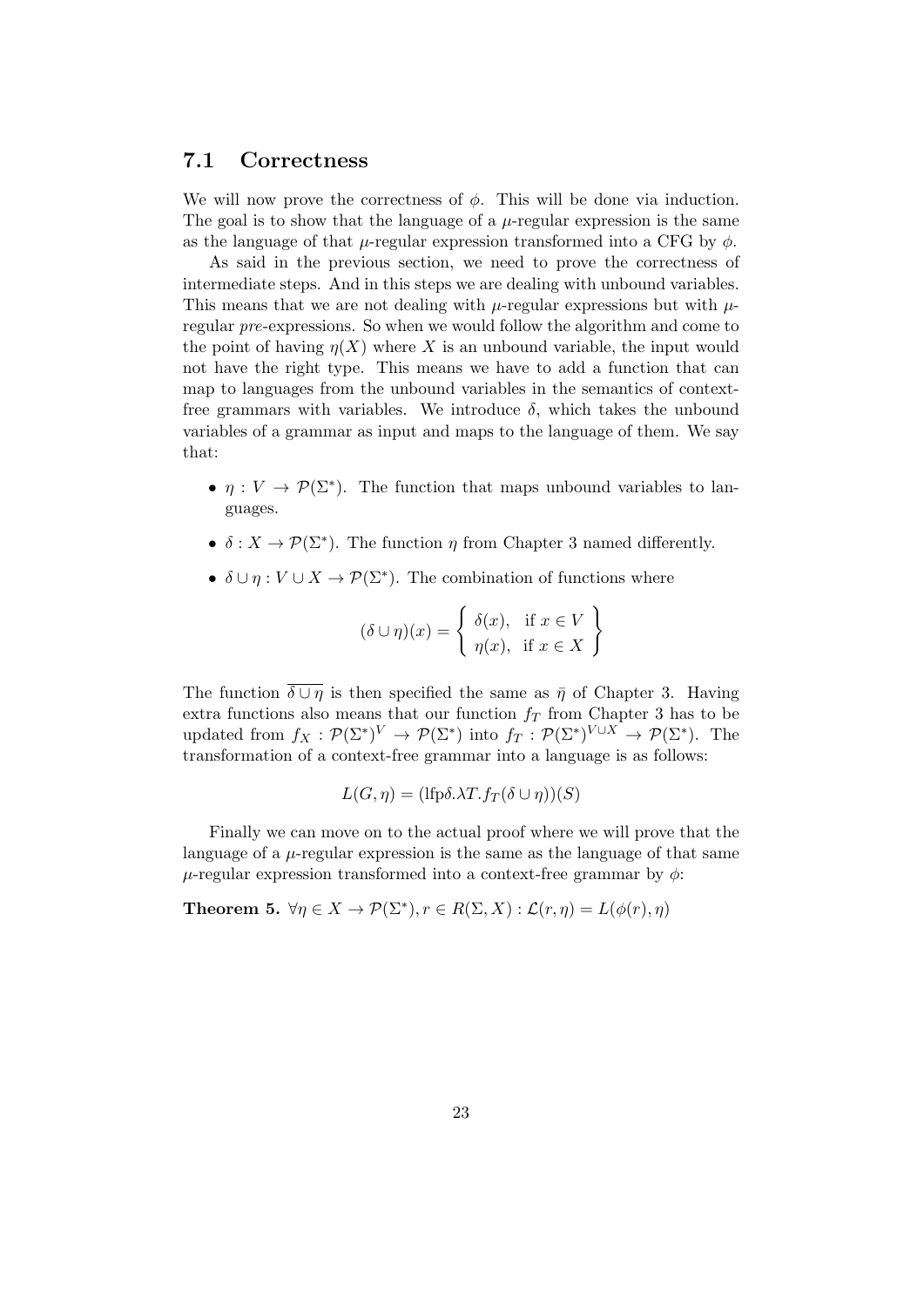Proof. Proof by induction, the first four are the base cases:

$$
L(\phi(0), \eta) = L((\{S\}, \{(S, 0)\}, \Sigma, S, \emptyset), \eta)(S)
$$
  
\n
$$
= (\text{lfp}\delta.\lambda T.f_T(\delta \cup \eta))(S)
$$
  
\n
$$
= (\text{lfp}\delta.S \mapsto \overline{\delta \cup \eta}(0))(S)
$$
  
\n
$$
= (S \mapsto \emptyset)(S)
$$
  
\n
$$
= \emptyset
$$
  
\n
$$
= \mathcal{L}(0, \eta)
$$

$$
L(\phi(1), \eta) = L((\{S\}, \{(S, \epsilon)\}, \Sigma, S, \emptyset), \eta)(S)
$$
  
\n
$$
= (\text{lfp}\delta.\lambda T. f_T(\delta \cup \eta))(S)
$$
  
\n
$$
= (\text{lfp}\delta.S \mapsto \overline{\delta \cup \eta}(\epsilon))(S)
$$
  
\n
$$
= (\text{lfp}\delta.S \mapsto \{\epsilon\})(S)
$$
  
\n
$$
= \{\epsilon\}
$$
  
\n
$$
= \mathcal{L}(1, \eta)
$$

$$
L(\phi(a), \eta) = L((\{S\}, \{(S, a)\}, \Sigma, S, \emptyset), \eta)(S)
$$
  
\n
$$
= (\text{lfp}\delta.\lambda T.f_T(\delta \cup \eta))(S)
$$
  
\n
$$
= (\text{lfp}\delta.S \mapsto \overline{\delta \cup \eta}(a))(S)
$$
  
\n
$$
= (\text{lfp}\delta.S \mapsto \{a\})(S)
$$
  
\n
$$
= \{a\}
$$
  
\n
$$
= \mathcal{L}(a, \eta)
$$

$$
L(\phi(x), \eta) = L((\{S, x\}, \{(S, x)\}, \Sigma, S, X), \eta)(S)
$$
  
\n
$$
= (\text{lfp}\delta.\lambda T. f_T(\delta \cup \eta))(S)
$$
  
\n
$$
= (\text{lfp}\delta.(S \mapsto \overline{\delta \cup \eta}(x), x \mapsto \emptyset))(S)
$$
  
\n
$$
= (\text{lfp}\delta.(S \mapsto \eta(x), x \mapsto \emptyset))(S)
$$
  
\n
$$
= \eta(x)
$$
  
\n
$$
= \mathcal{L}(x, \eta)
$$

Assume it holds for the base cases and continue with the induction steps: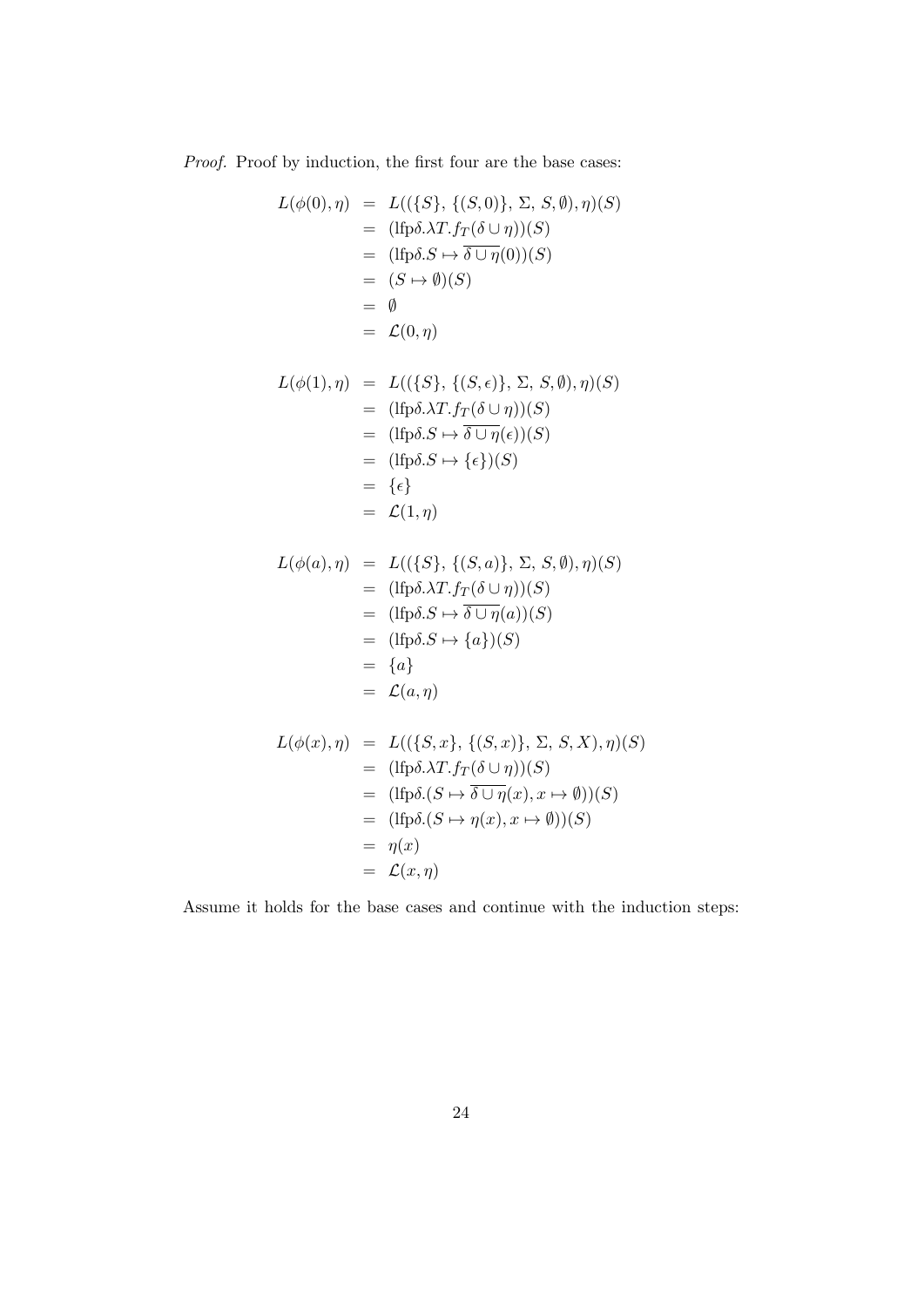$$
L(\phi(r+s), \eta) = L((V_r \cup V_s \cup \{S\}, P_r \cup P_s \cup \{(S, S_r), (S, S_s)\}, \Sigma, S, X_r \cup X_s), \eta)(S)
$$
  
\n
$$
= (\text{lfp}\delta.\lambda T.f_T(\delta \cup \eta))(S_r) \cup (\text{lfp}\delta.\lambda T.f_T(\delta \cup \eta))(S_s)
$$
  
\n
$$
= (\text{lfp}\delta.(S_r \mapsto \eta(r))(S_r)) \cup (\text{lfp}\delta.(S_s \mapsto \eta(s))(S_s))
$$
  
\n
$$
\stackrel{IH}{=} \mathcal{L}(r, \eta) \cup \mathcal{L}(s, \eta)
$$
  
\n
$$
= \mathcal{L}(r+s, \eta)
$$
  
\n
$$
L(\phi(r \cdot s), \eta) = L((V_r \cup V_s \cup \{S\}, P_r \cup P_s \cup \{(S, S_r S_s)\}, \Sigma, S, X_r \cup X_s), \eta)(S)
$$
  
\n
$$
= (\text{lfp}\delta.\lambda T.f_T(\delta \cup \eta))(S_r) \cdot (\text{lfp}\delta.\lambda T.f_T(\delta \cup \eta))(S_s)
$$
  
\n
$$
\stackrel{IH}{=} \mathcal{L}(r, \eta) \cdot \mathcal{L}(s, \eta)
$$
  
\n
$$
= \mathcal{L}(r \cdot s, \eta)
$$

The last case is the one with a  $\mu$  in front of the expression:

$$
L(\phi(\mu x.r), \eta) = L(V_r \cup \{x\}, P_r \cup \{(x, S_r)\}, \Sigma, x, X_r \setminus \{x\}), \eta)
$$
  
\n
$$
= (\text{lfp}\delta.\lambda T.f_T(\delta \cup \eta))(x)
$$
  
\n
$$
= (\text{lfp}\delta.(x \mapsto \overline{\delta \cup \eta}(S_r), \lambda T.f_T(\delta \cup \eta)))(x)
$$
  
\n
$$
= \text{lfp}K.((\text{lfp}\delta.\lambda T.f_T(\delta \cup \eta[x \mapsto K]))(S_r))
$$
  
\n
$$
= \text{lfp}K. L(\phi(r, \eta[x \mapsto K]))
$$
  
\n
$$
\stackrel{\text{IH}}{=} \text{lfp}K. \mathcal{L}(r, \eta[x \mapsto K])
$$
  
\n
$$
= \mathcal{L}(\mu x.r, \eta)
$$

All cases are proved to be correct so the algorithm is proven to be correct.  $\quad \Box$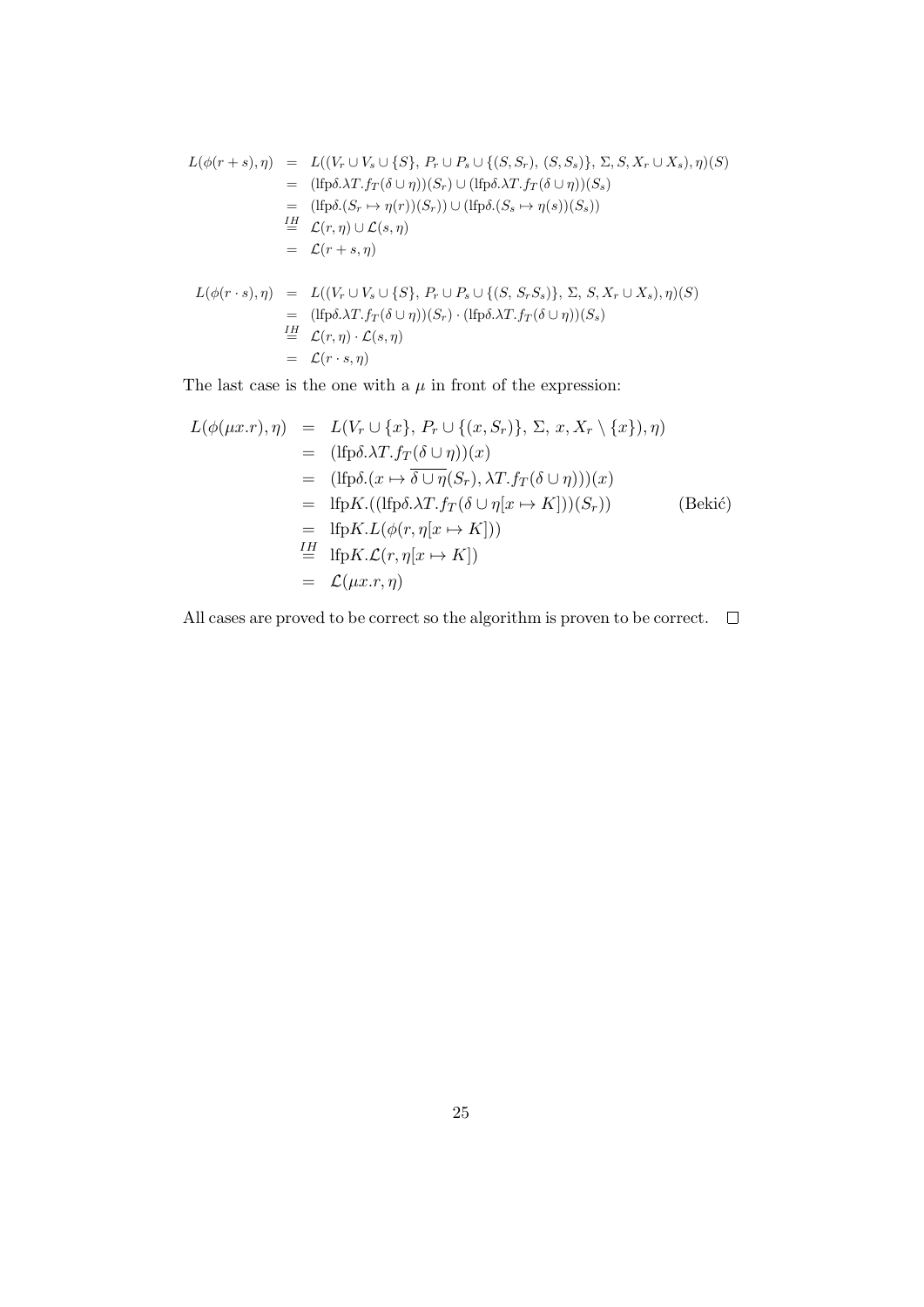# Chapter 8 Conclusions & Related Work

The appearance of  $\mu$ -regular expressions is relatively new in the world of formal languages. Nevertheless, they can be useful and we gave a little peek on how they might be. They can for example help with the substitution of the Kleene star and they complete the triangle from Figure 1.1a. Hans Leiss also wrote about using a  $\mu$  instead of a Kleene Star [5]. The main difference here is the scope of the usage and approach.

This thesis also showed how to go from a  $\mu$ -regular expression to a context-free grammar and how to go from a context-free grammar to a  $\mu$ regular expression. Both ways are captured in algorithms which we proved to be correct. The last two transformations are individual results but strongly cohere with each other since they are both about transformations in the same cycle from Figure 1.1a. The work of Thiemann [7] is therefore also strongly related to this thesis and has been the main inspiration of researching  $\mu$ -regular expressions.

The definitions of Chapter 2 (Preliminaries) are mainly inspired by the book Languages and Machines [6]. The given definitions can somewhat differ in styling and the given examples are self made.

This thesis did not really have open research questions. It rather had folklore theorems to be proved and algorithms to be provided. These goals have been achieved and one can therefore say that main goal is achieved.